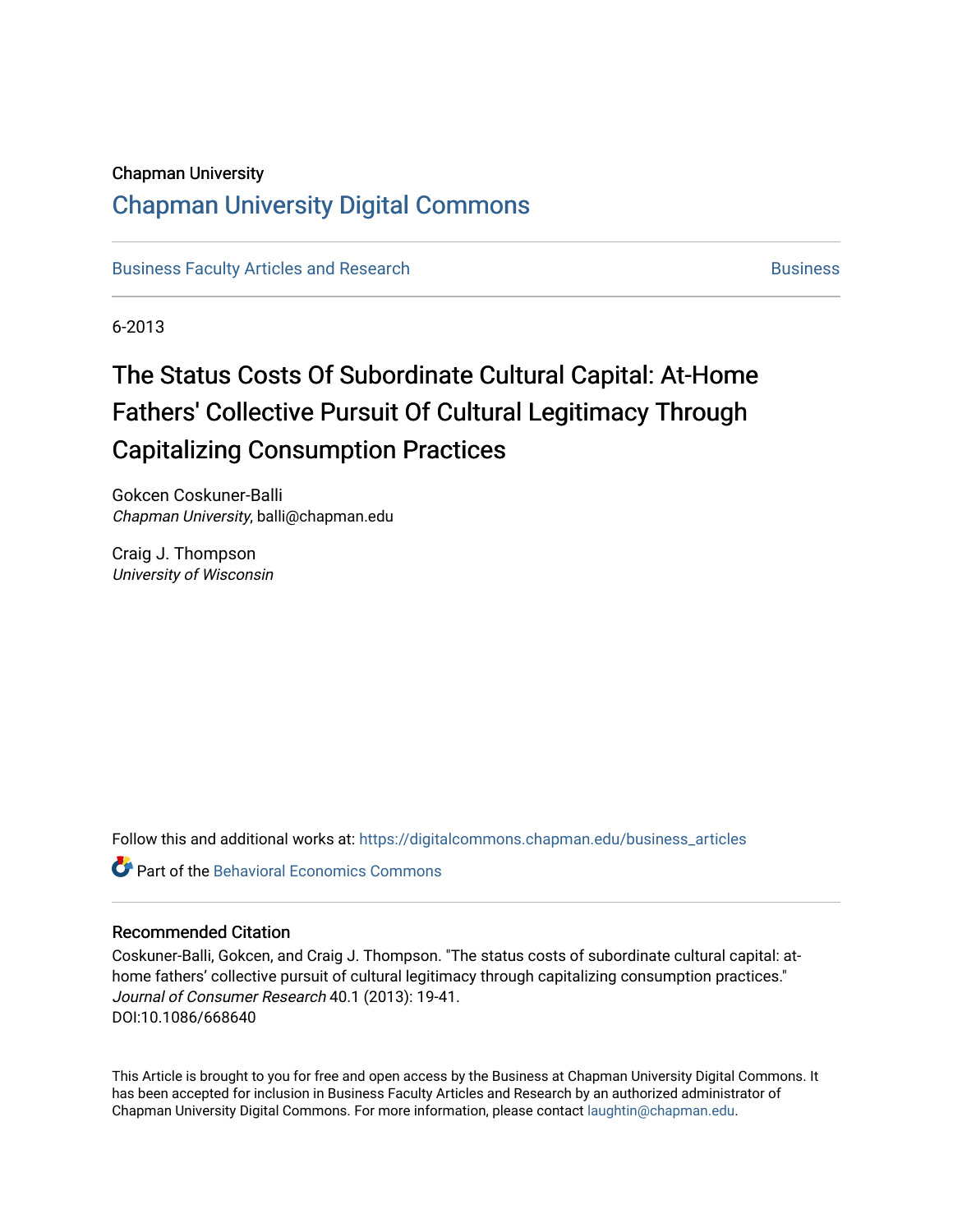# The Status Costs Of Subordinate Cultural Capital: At-Home Fathers' Collective Pursuit Of Cultural Legitimacy Through Capitalizing Consumption Practices

# **Comments**

This article was originally published in Journal of Consumer Research, volume 40, issue 1, in 2013. [DOI:](http://dx.doi.org/10.1086/668640)  [10.1086/668640](http://dx.doi.org/10.1086/668640)

Copyright University of Chicago Press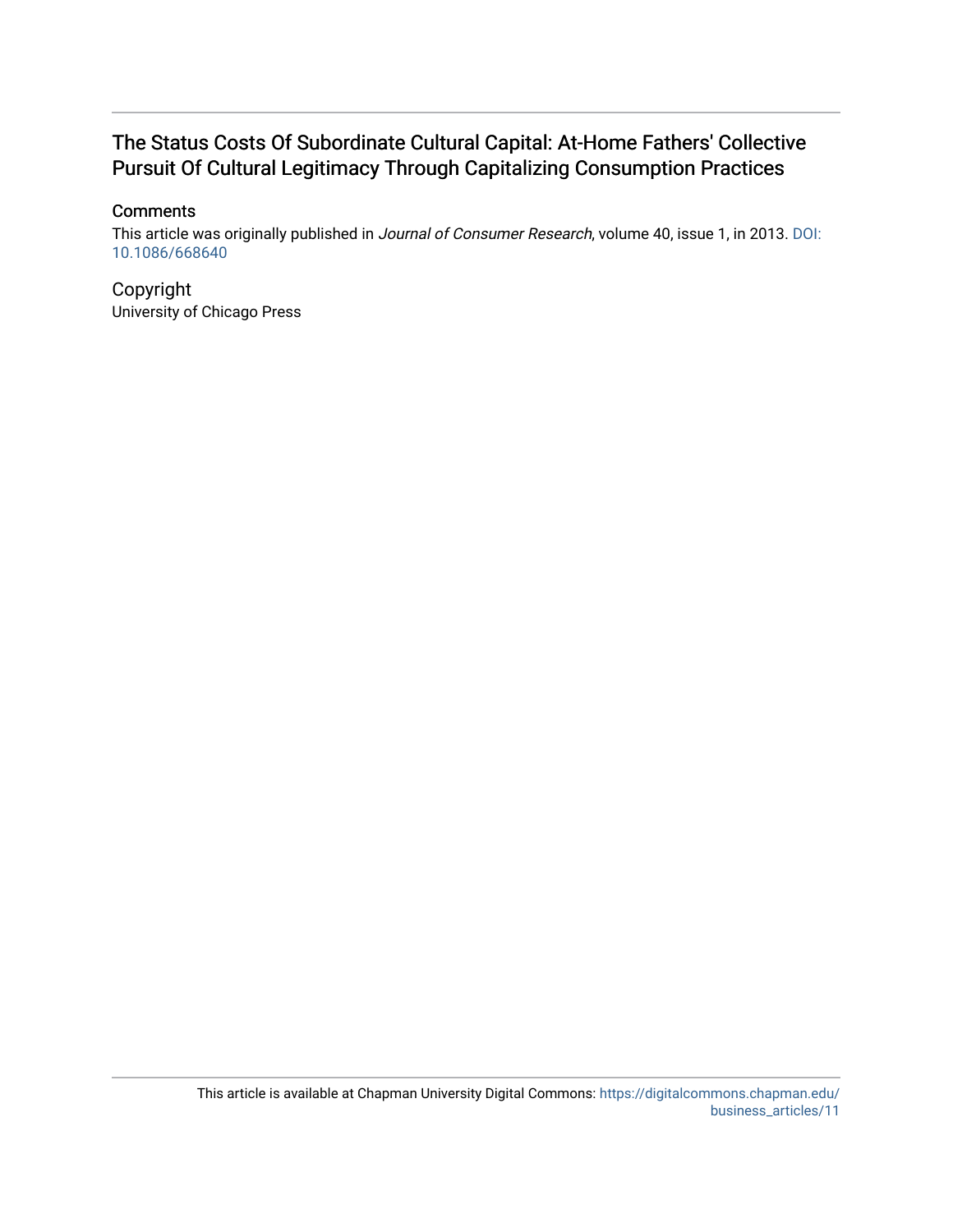# **The Status Costs of Subordinate Cultural Capital: At-Home Fathers' Collective Pursuit of Cultural Legitimacy through Capitalizing Consumption Practices**

# GOKCEN COSKUNER-BALLI CRAIG J. THOMPSON

Consumer researchers have primarily conceptualized cultural capital either as an endowed stock of resources that tend to reproduce socioeconomic hierarchies among consumer collectivities or as constellations of knowledge and skill that consumers acquire by making identity investments in a given consumption field. These studies, however, have given scant attention to the theoretical distinction between dominant and subordinate forms of cultural capital, with the latter affording comparatively lower conversion rates for economic, social, and symbolic capital. To redress this oversight, this article presents a multimethod investigation of middle-class men who are performing the emergent gender role of at-home fatherhood. Our analysis profiles and theoretically elaborates upon a set of capitalizing consumption practices through which at-home fathers seek to enhance the conversion rates of their acquisitions of domesticated (and subordinate) cultural capital and to build greater cultural legitimacy for their marginalized gender identity.

In Bourdieu's world, all [social actors] are capital holders and investors seeking profits. (Swartz 1997)

**P**ierre Bourdieu's multifaceted concept of cultural capital<br>has become a theoretical touchstone for consumer researchers investigating the social-cultural structuring of consumption (Allen 2002; Arsel and Bean 2012; Arsel and Thompson 2011; Bernthal, Crockett, and Rose 2005; Henry 2005; Holt 1998; Illouz and John 2003; Kates 2002; Schulz 2006; Üstüner and Holt 2007, 2010). These studies have developed along two analytically distinct trajectories; the first explores the ways in which consumers' respective levels of cultural capital systematically influence their aesthetic

*Mary Frances Luce served as editor and Søren Askegaard served as associate editor for this article.*

*Electronically published November 7, 2012*

tastes, consumption choices, and lifestyle patterns (e.g., Allen 2002; Arsel and Bean 2012; Holt 1998). The second calls attention to the forms of cultural capital that are produced, distributed, and deployed within consumption communities (or subcultures of consumption; Kates 2002; Martin, Schouten, and McAlexander 2006; Muñiz and Schau 2005). We argue that consequential theoretical relationships among consumers' cultural capital investments, collective identity projects, and status hierarchies among consumption fields have fallen, largely unstudied, in the conceptual space between these two research streams. To explain the theoretical contributions that can accrue from excavating these interstitial issues, we must first give closer consideration to the core tenets that have guided these prior studies.

The first aforementioned research stream directly builds upon Bourdieu's axiom that consumers' primary socialization—via family upbringing, formative peer groups, and formal educational experiences—endows them with stocks of generalized cultural capital that are manifested as habituated tendencies and generative predispositions (Bourdieu 1984; Bourdieu and Wacquant 1992). This family of studies characteristically presents comparisons between consumers who are classified as having higher or lower levels of generalized cultural capital. While recognizing that consumers

Gokcen Coskuner-Balli [\(balli@chapman.edu\)](mailto:balli@chapman.edu) is assistant professor of marketing and research affiliate of the Economic Science Institute at the Argyros School of Business and Economics, Chapman University, Orange, CA, 92868. Craig J. Thompson [\(cthompson@bus.wisc.edu\)](mailto:cthompson@bus.wisc.edu) is the Gilbert and Helen Churchill Professor of Marketing, University of Wisconsin– Madison, Madison, WI 53706.

<sup>© 2012</sup> by JOURNAL OF CONSUMER RESEARCH, Inc. • Vol. 40 • June 2013 All rights reserved. 0093-5301/2013/4001-0002\$10.00. DOI: 10.1086/668640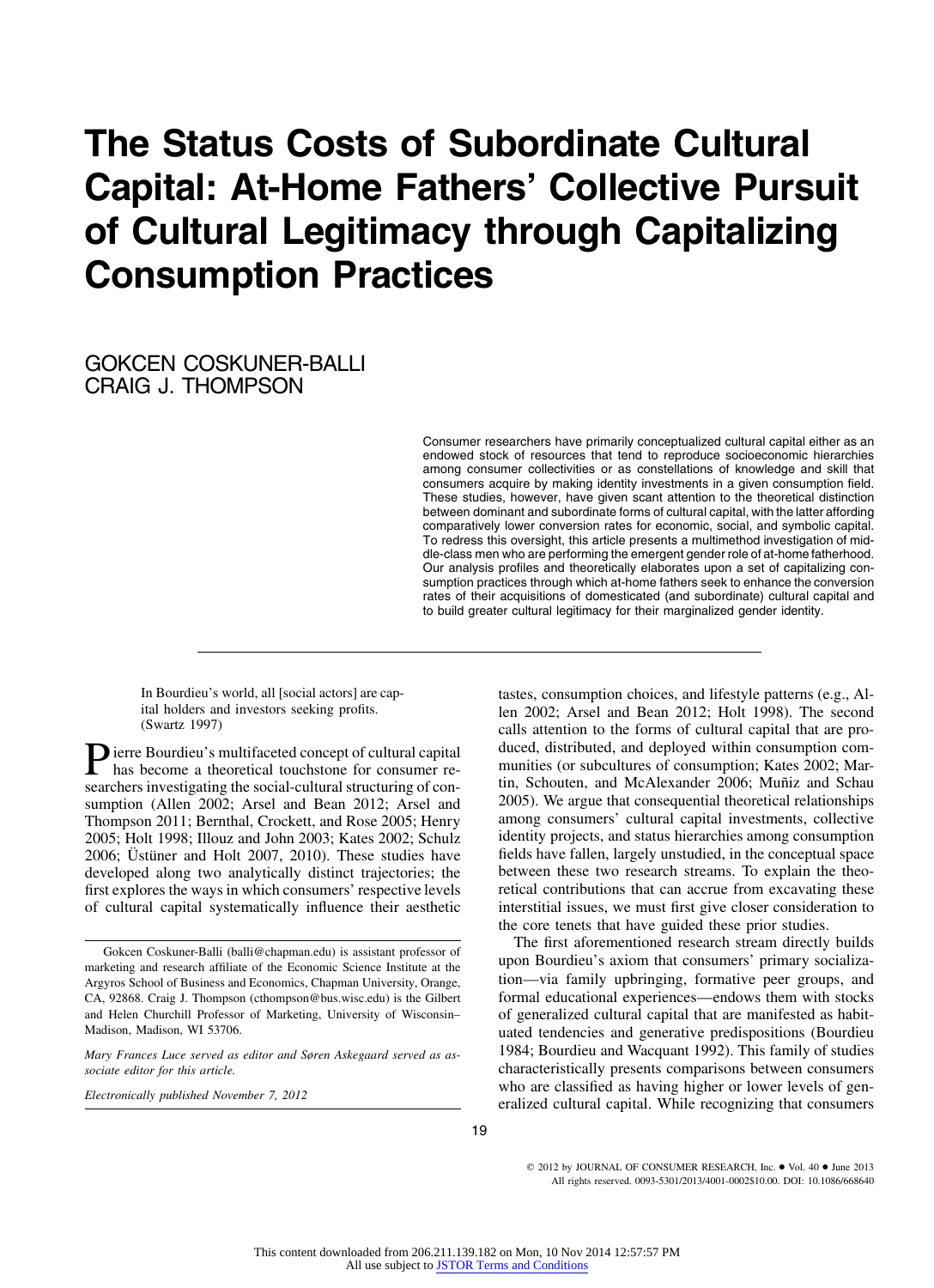participate in a variety of distinct social and consumption fields, these studies subsume such contextual nuances within a broader consideration of how consumers' levels of generalized cultural capital—as expressed through their consumption practices, aesthetic tastes, and choice preferences —tend to reproduce socioeconomically based status distinctions (Allen 2002; Bernthal et al. 2005; Henry 2005; Holt 1998; Schulz 2006; Üstüner and Holt 2007, 2010).

The second theoretical orientation follows in a path pioneered by Sarah Thornton's (1996) concept of subcultural capital. Taking a cue from the Birmingham School's studies of working-class subcultures (Hebdige 1979; McRobbie 2000; Willis 1981), Thornton challenged Bourdieu's theoretical assertion that the status value of a given species of cultural capital was set by the values, interests, and tastes of dominant social class factions. Her ethnographically grounded counterargument held that social groups who occupy lower positions in the socioeconomic hierarchy could create their own systems of status and ascribe positional value to subcultural capital that would typically not have currency in elite social fields.

Thornton's (1996) influential propositions have been further developed by consumer researchers investigating the forms of field-dependent capital that consumers acquire through identity investments in consumption communities (Arsel and Bean 2012; Arsel and Thompson 2011; Kates 2002; Martin et al. 2006; Muñiz and Schau 2005; Schau, Muñiz, and Arnould 2009). Much like Thornton's subcultural capital (but not as exclusively tied to working-class and youth-oriented countercultural practices), a given species of field-dependent cultural capital is situated within the sociocultural and material networks that constitute a given consumption community (Celsi, Rose, and Leigh 1993; Kjeldgaard and Askegaard 2006; O'Guinn and Muñiz 2005; Schouten and Mc-Alexander 1995). These studies have shown that consumers' acquisition and use of field-dependent cultural capital plays a central role in generating collective identifications and organizing in-group social hierarchies (Kates 2002; Schau et al. 2009) and intrafield status competitions (Arsel and Bean 2012; Arsel and Thompson 2011; Üstüner and Holt 2010).

An understudied tangency between these research streams is that status hierarchies also exist among different consumptions fields. For example, yachting tends to carry a higher degree of social prestige than bowling, and those who tend to belong to yachting clubs are also likely to possess higher levels of economic capital—and have routine interactions with those in higher status social and occupational positions—than consumers whose leisure preferences gravitate toward more readily affordable and lower status options, such as bowling. Thus, the yachting field affords field-dependent cultural capital that more readily converts into social capital among those in positions of authority and power; economic capital (e.g., such as that attained through information about highly remunerative investment and career opportunities); and symbolic capital (e.g., prestige, respect, social influence, and authority in matters of taste).

The socioeconomic stratification among consumption fields raises questions about the interrelationships between consumers' acquisitions of field-dependent capital and broader status hierarchies—particularly those grounded in class and gender distinctions—that culturally and ideologically frame such identity investments. We explore these questions through a cultural analysis of the consumption practices and identity narratives of at-home fathers. Men investing in this emergent identity position are forgoing the culturally dominant masculine role of being the family's economic provider to instead assume household and primary caregiver responsibilities that have been conventionally associated with femininity and motherhood.

In the following sections, we first review and reconceptualize prior consumer research on generalized and fielddependent cultural capital from a perspective that highlights the different conversion rates offered by dominant and subordinate forms of cultural capital. Next, we specify the research gaps that will be redressed by our study of at-home fathers. Turning to our research context, we discuss some of the major sociohistoric conditions that have rendered domesticity as both a cultural province of femininity and a devalued form of cultural capital. We then analyze the capitalizing consumption practices which at-home fathers have incorporated into their collectively shared identity goals of increasing the conversion rate of their acquisitions of domestic cultural capital and attaining greater cultural legitimacy for their alternative performances of fatherhood and masculinity.

# **REMAPPING THE STRUCTURAL CHARACTERISTICS OF CONSUMER DISTINCTIONS BASED ON CULTURAL CAPITAL**

While eschewing the rational actor assumptions of human capital theory (see Swartz 1997), Bourdieu (1986) argues that when consumers accumulate new forms of cultural capital, they are making a de facto investment in particular constellations of skills, knowledge, and cultivated aptitudes. The status value of these acquired stocks of cultural capital lies in their exchangeability, or conversion rate, for additional forms of cultural capital (e.g., credentials, knowledge, and skills), social capital (e.g., advantageous social connections), economic capital (e.g., occupational opportunities, etc.), and symbolic capital (social recognition, prestige, authority, respect, legitimacy, and other laudatory demarcations) that contribute to one's overall socioeconomic standing (Bourdieu 1986). Importantly, the conversion rate afforded by a given species of cultural capital is a function of the social fields in which it is deployed and the underlying relations of socioeconomic advantage or disadvantage that structure the distribution of cultural, social, and economic resources among social fields.

From this standpoint, different forms of cultural capital can be remapped onto a dimension of dominant versus subordinate, which cuts across the generalized versus field-de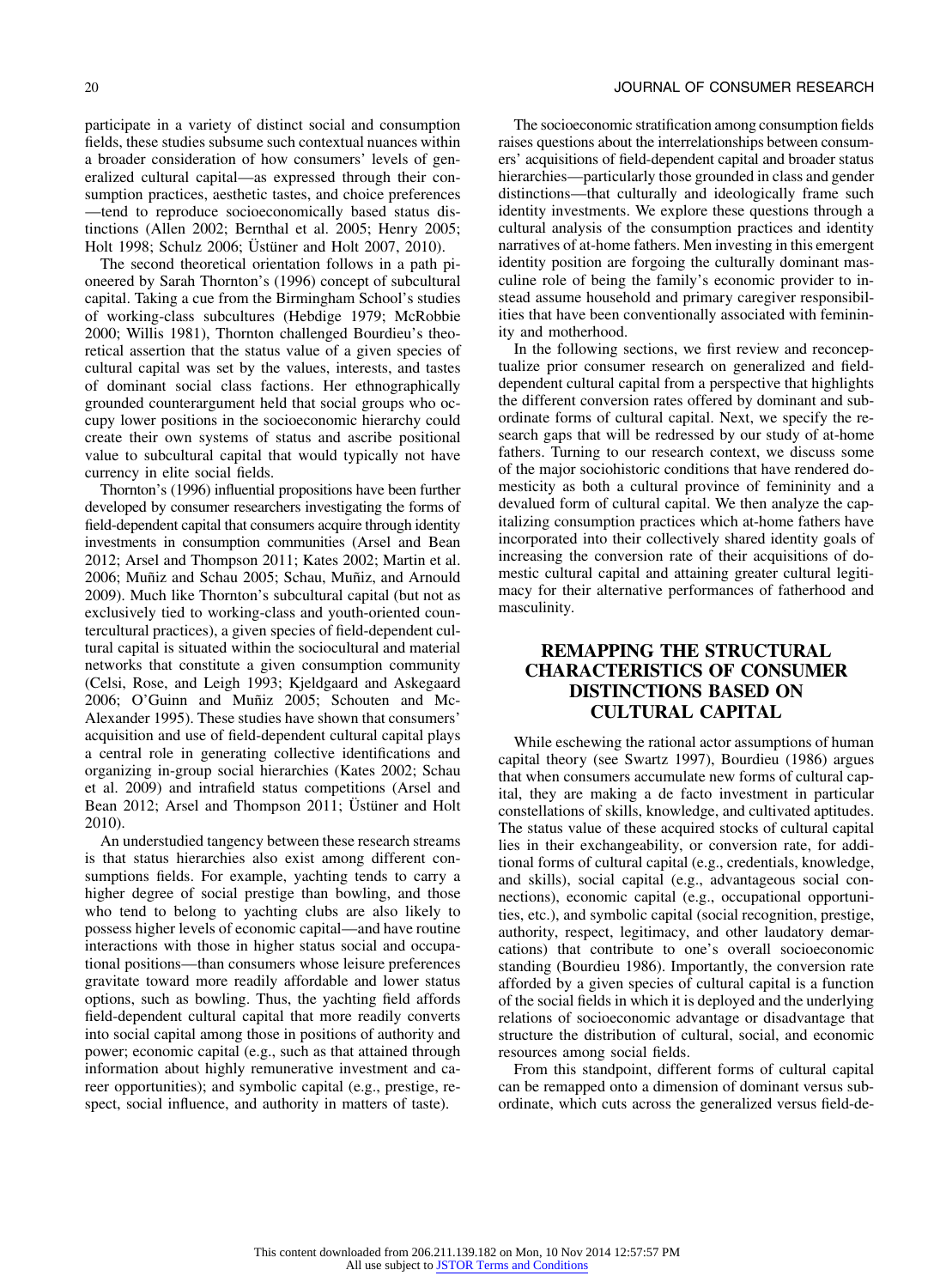pendent distinction. Dominant cultural capital is acquired (and leveraged) in social fields where those holding higher positions in the socioeconomic hierarchy tend to compete for resources that sustain or enhance their social standing (Lamont and Lareau 1988), such as elite private schools, prestigious professional associations, exclusive neighborhoods, cosmopolitan social clubs, and occupational spheres linked to the economic and political power centers of the global economy (Boltanski and Chiapello 2005). Conversely, subordinate forms of cultural capital are possessed by those who hold lower positions in the socioeconomic hierarchy and serve to demarcate their socially marginalized status —even though these symbolic markers may provide ingroup legitimacy for their bearers (Bourdieu and Passeron 1977; Carter 2003; Willis 1981). Since subordinate forms of cultural capital typically circulate in marginalized social fields, they also have comparatively low conversion rates for those forms of capital that confer status in the upper echelons of the socioeconomic hierarchy.

A corollary to Bourdieu's arguments about social reproduction is that consumers tend to organize their daily routines, and hence make identity investments, in social fields that are largely compatible with their socialized predispositions (and endowments of generalized cultural capital). As an illustration of these conditions of homology (Bourdieu and Wacquant 1992), imagine a high cultural capital (HCC) consumer whose daily routine unfolds across a constellation of social spaces that are geared to his/her habituated tastes, preferences, and interests, such as a cultural creative occupational field, cosmopolitan leisure fields, and a gentrified neighborhood replete with ethnic restaurants, upscale boutiques, and arts-oriented third spaces. In such cases, the various forms of field-dependent capital that an HCC consumer accrues through his/her recreational, leisure, and shopping/dining practices should serve to reinforce predispositions deriving from his/her endowments of generalized cultural capital. These homologous forms of field-dependent capital would also likely provide status value across these status congruent fields (i.e., a consumer's knowledge about the latest natural food trend would likely be a topic of shared interests among those in her/his Bikram yoga class).

However, Bourdieu also acknowledged that significant sociocultural disruptions—such as those precipitated by colonial occupation (Bourdieu 1977)—could create conditions of heterology in which individuals must compete for status in social fields that are structurally incompatible with their socialized aptitudes and generative dispositions (Bourdieu and Wacquant 1992). Although not always an explicit point of theoretical interests, consumer researchers have similarly shown that consumers' lives are frequently marked by heterologies, due to postmodern transformations of status quo socioeconomic and ideological relations, forces of economic and cultural globalization, and the ever-expanding array of diversified identity resources that can be accessed through the marketplace (Holt 2002; Kjeldgaard and Askegaard 2006; Schau, Gilly, and Wolfinbarger 2009; Üstüner and Holt 2007; Üstüner and Thompson 2012).

Figure 1 represents some of the key structural relationships that can arise between consumers' class-based socialization and field-dependent forms of cultural capital. The vertical axis represents the conventional continuum between HCC and low cultural capital (LCC) consumers, which implies that their primary socialization has been shaped by consequential differences among the socioeconomic and cultural milieus in which they were respectively raised (see Bourdieu 1986; Bourdieu and Wacquant 1992). The horizontal axis indicates that social fields, including consumption-oriented ones, are also positioned in a status hierarchy. Higher status fields are oriented around dominant forms of cultural capital whereas lower status fields are sites where subordinate forms of cultural capital have significant currency. Homologous fields are structurally compatible with consumers' higher or lower cultural capital endowments and afford fits-like-a-glove experiences (Allen 2002). In contrast, heterologous fields are structurally incompatible with consumers' habituated predispositions and are likely to spark feelings of unease, insecurity, or a reflexive awareness of the social incongruities in play.

The upper left quadrant in figure 1 encompasses situations where consumers with higher cultural capital backgrounds are cultivating dominant forms of field-dependent cultural capital and playing the requisite status games using their appropriately habituated skills. Bourdieu's (1984) canonical writings on the reproduction of elite distinction directly correspond to this type of homology. In these cases, HCC consumers gravitate toward higher status social fields which are linking nodes in the circuits of socioeconomic power and whose forms of field-dependent cultural capital are ideologically represented in the broader culture as rarefied tastes. Holt (1997, 337) addresses this quadrant when analyzing the cosmopolitan lifestyles led by higher cultural capital professionals. Allen's (2002) study of the sociological influences that predispose young adults hailing from HCC backgrounds to have strong elective affinities for elite, liberal arts colleges further demonstrates how such homologies operate in the education field. In a parallel fashion, Bardhi, Eckhardt, and Arnould (2012, 513) show that the habituated predispositions of global nomads, whom they characterize "as an elite mobile professional group," create strong predilections for the culturally omnivorous tastes and cosmopolitan lifestyle practices that generally distinguish higher cultural capital consumers from lower cultural capital ones.

The lower right quadrant in figure 1 represents an alternative form of homology in which LCC consumers gravitate toward consumption fields that occupy a lower or peripheral status in the broader socioeconomic hierarchy, as exemplified by Thornton (1996). In these cases, consumers leverage the structural compatibilities between their LCC predispositions and the homologous consumption field to valorize forms of field-dependent capital that are commonly marginalized in broader socioeconomic status hierarchies. Although not explicitly discussing cultural capital, Schouten and McAlexander's (1995) ethnographic description of how working-class Harley riders' symbolically differentiate them-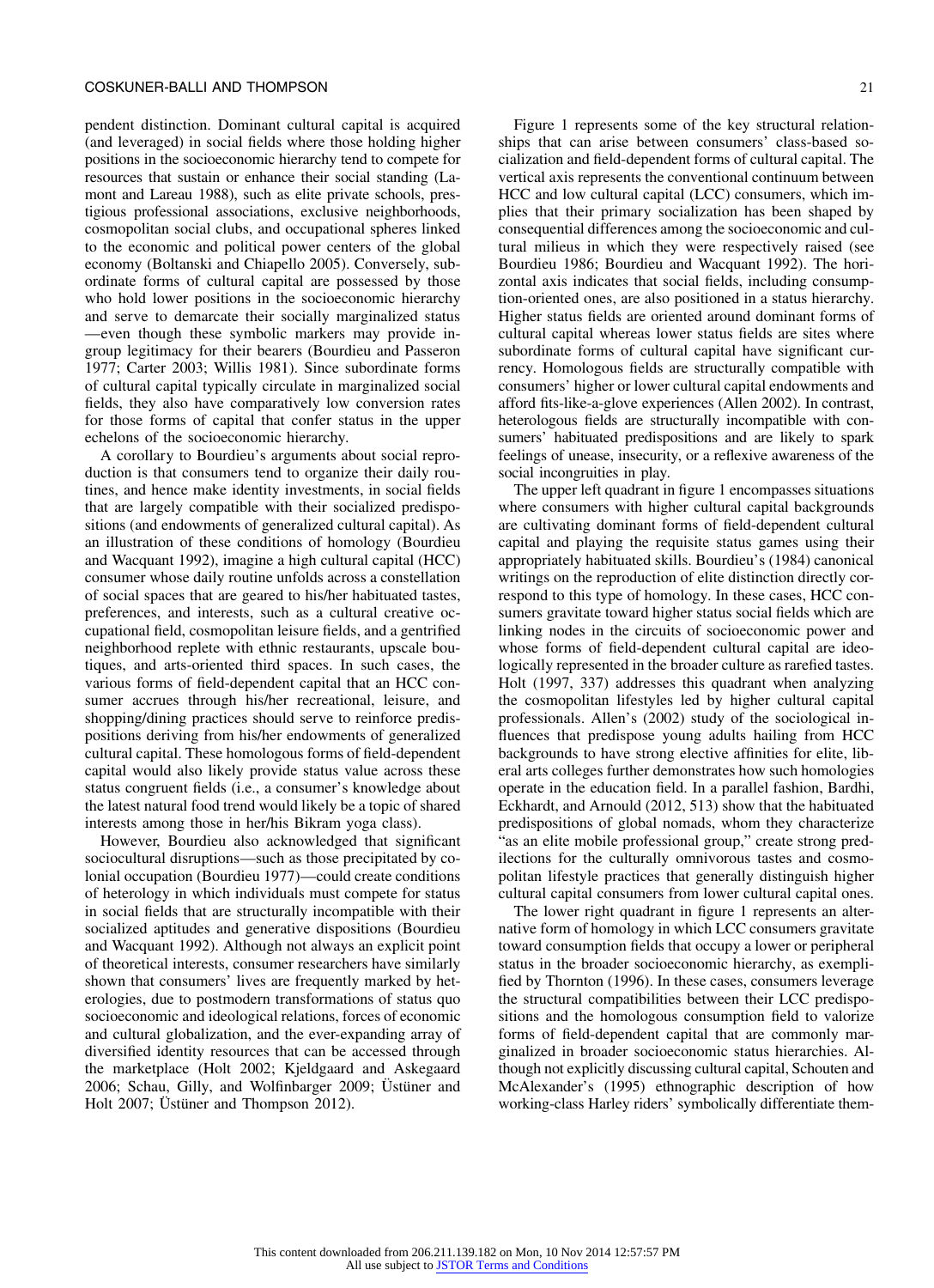#### **FIGURE 1**

#### CONSUMER STATUS GAMES UNDER CONDITIONS OF HOMOLOGY AND HETEROLOGY

|                                                                                        | <b>Cultural Capital Circulating</b><br>in a Higher Social Status<br><b>Consumption Field</b>                                                                                                  | <b>Cultural Capital Circulating</b><br>in a Lower Social Status<br><b>Consumption Field</b>                                                                                   |
|----------------------------------------------------------------------------------------|-----------------------------------------------------------------------------------------------------------------------------------------------------------------------------------------------|-------------------------------------------------------------------------------------------------------------------------------------------------------------------------------|
| Socialization in a<br><b>Higher Cultural</b><br><b>Capital Milieu</b><br>(HCC Habitus) | Compatibilities of Elective Affinity<br>(Reproduction of Elite Distinction)<br>[Exemplars: Allen 2002; Bhardi, Eckhardt, and<br>Arnould 2012; Henry 2005; Holt 1997; Illouz<br>and John 2003] | <b>Structural Incompatibilities</b><br>(Aestheticizing or Edifying Appropriation)<br>[Exemplars: Arsel and Thompson 2011; Holt<br>1997; Kozinets 2001; Sandikci and Ger 2010] |
| Socialization in a<br><b>Lower Cultural</b><br><b>Capital Milieu</b><br>(LCC Habitus)  | <b>Structural Incompatibilities</b><br>(Dominated Status Seeking)<br>[Exemplars: Bernthal, Crocket, and Rose 2005;<br>Üstüner and Holt 2007, 2010; Üstüner and<br>Thompson 2012]              | Compatibilities of Elective Affinity<br>(Subcultural Valorization)<br>[Exemplars: Kates 2002; Schouten and<br>McAlexander 1995; Thornton 1996; Willis 1981]                   |
|                                                                                        | <b>Conditions of Homology</b><br><b>Conditions of Heterology</b>                                                                                                                              |                                                                                                                                                                               |

NOTE.—HCC = high cultural capital; LCC = low cultural capital.

selves from professional Harley riders—whom they denigrate as RUBs (rich urban bikers) and yuppie poseurs—suggests that these blue-collar consumers are building field-dependent capital in a class homologous subgroup or tribe within the broader Harley-Davidson brand community.

Prior to Thornton (1996) and Schouten and McAlexander (1995), Paul Willis's (1981) *Learning to Labor* documented how the social backgrounds of younger British working-class males channeled this social group toward dead-end (and rapidly disappearing) factory jobs by engendering strong preferences toward practical, hands-on knowledge; an idealization of manual labor; antipathy toward intellectual pursuits; and strong desires to be accepted as peers by older workingclass men (in the fields of the shop floor and the pub). Almost 25 years later, Allen (2002) found that similar working-class predispositions shaped LCC consumers' choices for postsecondary education in ways that also tended to sustain their economic marginalization. Whereas HCC homologies facilitate the reproduction of elite distinction (and socioeconomic advantage), the practices of subcultural valorization manifest in LCC homologies can all too easily contribute to the reproduction of socioeconomic disadvantage.

Kates (2002) provides another socioculturally nuanced analysis of LCC homologies. His ethnography of a gay, urban subculture reveals that the social distinctions forged through displays of subcultural capital can also express opposition toward alienating heterosexist norms. Kates (2002) further shows that the acquisition of gay subcultural capital enables consumers with LCC backgrounds to become proficient at aestheticizing and ironizing consumption practices that are normally indicative of HCC consumption styles, thereby demonstrating that class-based predispositions can be reconfigured through intersections of gender socialization, gender ideologies, and identity politics (also see Reay 2004).

Turning to conditions of heterology, the lower left quadrant represents structural mismatches that arise when consumers socialized in a lower cultural capital milieu seek to acquire field-dependent capital in a higher status social field. These types of structural incompatibilities often result in dominated status seeking whereby LCC consumers compete for resources in status games favoring those possessing HCC backgrounds. This dynamic is elucidated by Üstüner and Holt's (2007) analysis of young adult women, born and raised in Turkish squatters, who are attempting to play status games that have been naturalized in the lifestyles of middleclass consumers. However, these squatter women lack the requisite levels of economic, social, and cultural capital and their identity aspirations are eventually shattered by these intractable class barriers. Ustüner and Holt  $(2010, 51)$  subsequently investigate a less tragic form of dominated status seeking pursued by HCC Turkish consumers and conclude that "HCCs' dogged pursuit of the Western Lifestyle myth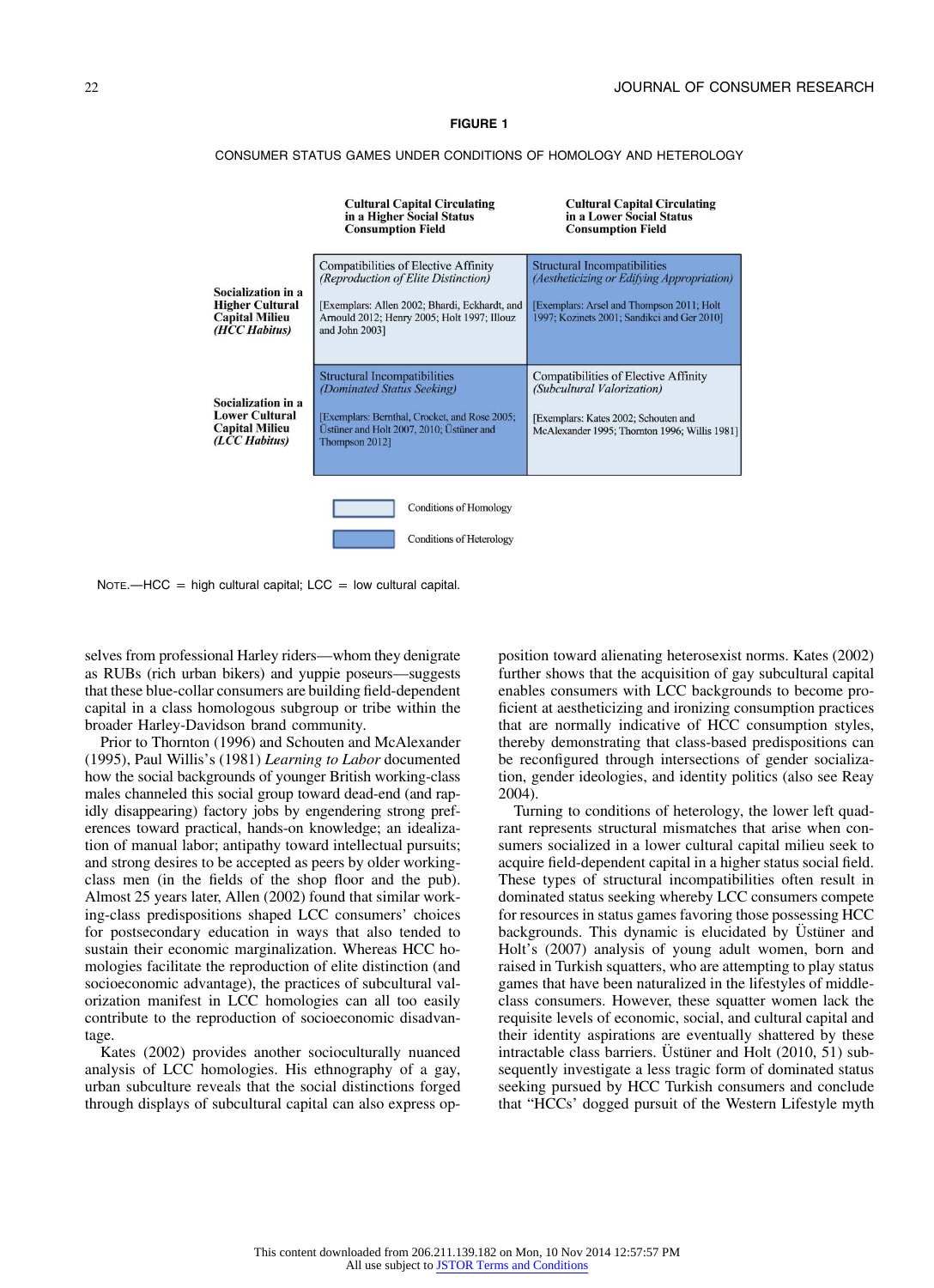leads many of them to the vexing conclusion that they will never truly succeed. . . . Their perception that they are unable to enact Western lifestyle in a natural taken-forgranted way forces them to acknowledge that they actually occupy a rung on the global class ladder below the Western middle class whom they want so much to view as peers."

Üstüner and Thompson (2012), highlight another variation upon dominated status seeking whose sociological consequences fall between the shattered identity projects suffered by young adult squatter women and the feelings of cultural inadequacy and insecurity that plague an otherwise affluent, HCC segment of Turkish society. Ustüner and Thompson (2012) report on the market-mediated processes that enable Turkish men, hailing from impoverished, LCC backgrounds, to build specific forms of middle-class capital. Through their cultural capital acquisitions—and their marketplace performances that provide sufficient economic capital to purchase various material symbols of middle-class standing—these underclass Turkish men avoid the profound disappointments experienced by squatter women pursuing a similar goal. However, their lack of formal education, respected family names, childhood histories in affluent neighborhoods, and other shortfalls in their stocks of social and cultural capital still pose significant structural barriers to being accepted as legitimate members of middle-class society by their higher status clientele.

The heterologies represented in the upper right quadrant most directly correspond to our research context and motivating research questions. Under this condition, higher cultural capital consumers make identity investments in lower status consumption fields and subordinate forms of cultural capital. Such heterologies can be created when consumers integrate subordinate cultural capital into their established lifestyle routines and status games, thereby refashioning these acquisitions into new markers of social distinction; or, second, when consumers more fully and completely vest their identities in the lower status field and subsequently face the prospect of status loss and cultural marginalization. Whereas the consumer research literature has primarily addressed the former case, with an emphasis on consumers' practices of aesthetic and/or edifying appropriation, our analysis focuses on this latter scenario.

Highlighting the status value of aesthetic appropriation, Holt (1997) argues that RUBs (a class faction of the Harley-Davidson brand community) are appropriating the hypermasculine design elements and rebellious cultural associations of Harley-Davidson motorcycles into their own HCC status games (also see Holt 2004). Arsel and Thompson's (2011) study of middle-class indie music consumers whose aesthetic tastes, fashion styles, and other forms of field-dependent cultural capital have been culturally (and problematically) branded as hipster—also indirectly address practices of aesthetic appropriation. One of the semiotic markers of hipster style is the ironic appropriation of quintessentially working-class consumption objects, such as trucker hats, PBR beer, plaid shirts, courier bags, and cowboy boots. Much like RUBs, hipsters aesthetically transform these workingclass symbols into forms of objectified cultural capital that forge distinctions to other factions of middle-class youth culture.

Kozinets's (2001) analysis of how *Star Trek* fans come to accept, as a badge of honor, the social stigma attached to Trek fandom can also be used to illustrate a case of edifying appropriation. In regard to this stigma, Jenkins (1992) and Jenkins and Tulloch (1995) argue that it follows from the denigrating cultural view of science fiction fans as being preternaturally obsessed with a trivial, escapist form of lowbrow culture. However, *Star Trek* fans, at least the more creative and technically inclined, have been cultural pioneers in the use of computer technologies and Internet communications networks as well as being ardent cultural producers of fan-generated fiction, music, and video (skills now widely celebrated as practices of consumer cocreation; see Jenkins 1992; Kozinets 2001). As Jenkins and Tulloch (1995, 4) further discuss, the recognition in the broader news and entertainment media that "MIT students, NASA engineers, and other [high] technical people find the program compelling" has precipitated a more sympathetic cultural portrayal of *Star Trek* fandom. Seen in this light, the dominant forms of cultural capital (scientific and technological knowledge) that this higher status segment of *Star Trek* fans has brought to the consumption field has resulted in an edifying appropriation of its field-dependent capital.

Sandikci and Ger (2010) document a socioculturally and politically charged manifestation of aesthetic appropriation enacted by professional class metropolitan Turkish women. Assisted by a nexus of marketplace and institutional forces, this formerly secular social group has transformed the stigmatized Islamist practice of veiling into a fashionable and more socially acceptable consumer choice. As Sandikci and Ger (2010) explain, the gradual destigmatization of *tesettür* fashion entails a sociocultural and political re-embedding of a sartorial practice that had formerly been associated with the impoverished and less educated rural sector of Turkish society. This rural collectivity had been ideologically marginalized by Turkey's cultural and political elites for being radically out of step with the nation's dominant agenda of secularization and economic modernization (also see Eligür 2010).

Through a complex series of sociocultural and political disruptions, however, field-dependent cultural capital linked to political Islam has become a status-conferring source of distinction among particular factions of Turkey's middle and upper classes (Eligür 2010; Gülalp 2001). From the perspective offered by our framework, Sandikci and Ger (2010) are highlighting how *tesettür* women use their generalized cultural capital—garnered through their middle-class upbringing, formal education, and, most of all, lifelong immersion in the sphere of secularized and Westernized consumer culture—to remake the formerly stodgy and unflattering *tesettür* into a more urbane, appealing, and hybridized fashion style; aestheticizing practices that draw legitimacy from the rising sociocultural stature of political Islam as a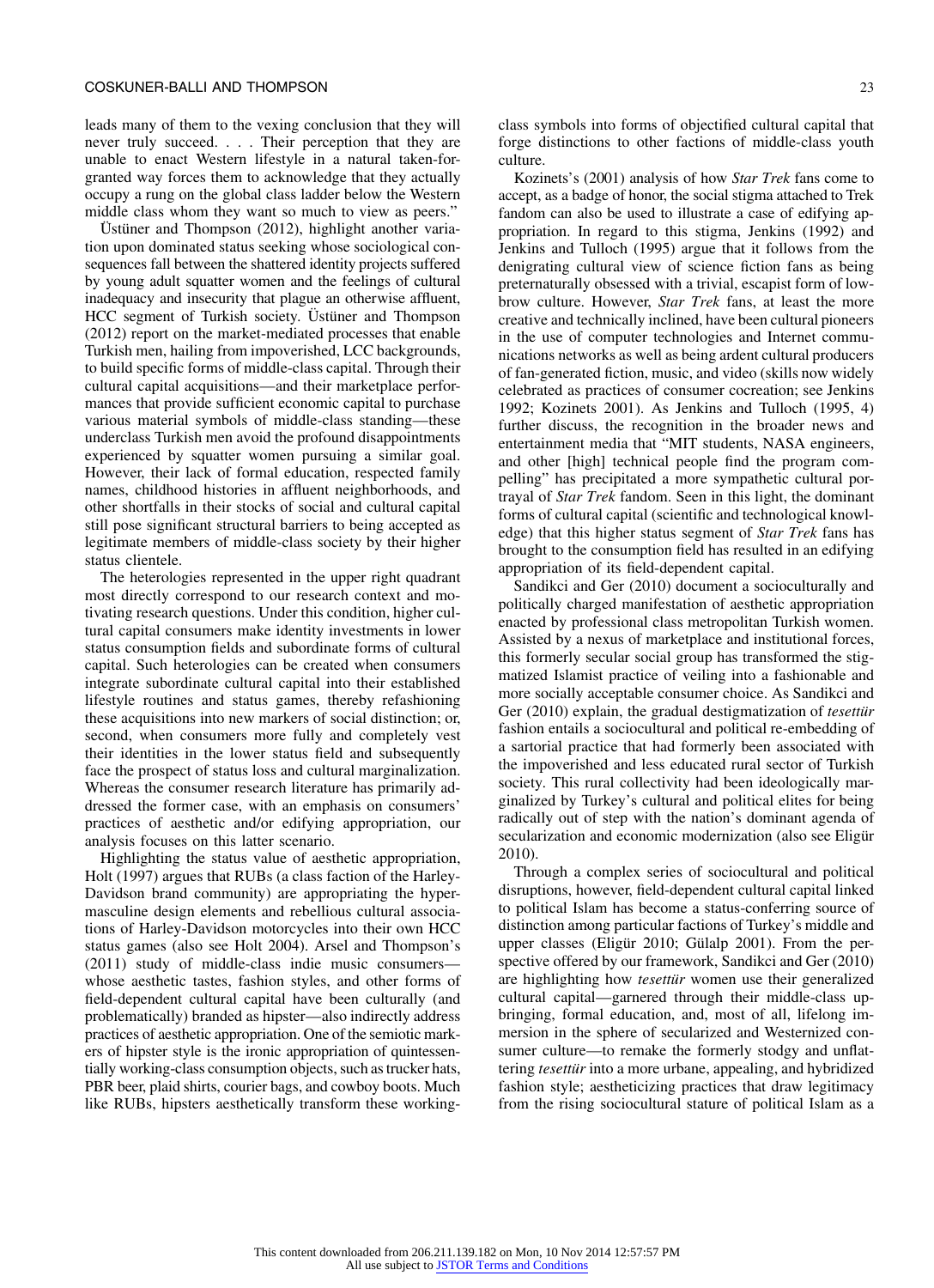countervailing ideology to the secularizing Kemalist political legacy.

While having clear tangencies to Sandikci and Ger (2010), our study explicitly focuses on the question of what happens when consumers make significant investments in subordinate forms of cultural capital and then must confront the limits and status costs posed by its relatively low conversion rate in the broader socioeconomic hierarchy. We analyze the consumption practices and use of marketplace resources undertaken by middle-class men who have abdicated their former breadwinner role in favor of managing the household and acting as primary caregivers for their children. In response to their experiences of status loss and social stigma, at-home fathers are striving to forge a collective identity, based upon their shared experiences of marginalization, and to build cultural legitimacy for their unconventional performance of masculinity and fatherhood. Toward this end, they engage in capitalizing consumption practices that aim to enhance the conversion rates of their acquisitions of subordinate cultural capital associated with child care, cooking, shopping, cleaning, laundry, and other forms of domestic labor.

As widely noted by sociologists, historians, and gender studies scholars, knowledge and skills related to the domestic realm have been culturally coded as a duty or obligation of motherhood, ever since the so-called separation of spheres doctrine attained its high degree of socioeconomic institutionalization (Cowan 1983; Hochschild 2003; Strasser 1982). Although cultural shifts toward more egalitarian gender ideals have altered some of the normative mandates and expectations about men's and women's roles in the domestic sphere, numerous studies have shown that women have, for the most part, maintained the primary responsibilities for managing the household (Braun et al. 2008; Davis, Greenstein, and Marks 2007). Importantly, housework and forms of cultural capital situated in the domestic field remain economically undervalued (Folbre and Yoon 2008; Zick and Bryant 2008), making it an exemplary case of subordinate cultural capital.

# **HOW DOMESTIC CULTURAL CAPITAL BECAME GENDERED (AND SUBORDINATED)**

Historians mark the Industrial Revolution and the separation of the home and the public sphere as an important turning point in the cultural construction of masculinity and fatherhood (Coltrane 1996; Kimmel 1997). According to historian John Gillis (1996), the development of the market economy in the nineteenth century set in motion sociocultural forces that restructured family life in terms of a bifurcated gender order. Fatherhood increasingly became linked to the public sphere of paid work, whereas motherhood, particularly in middle-class households, became closely associated with the privatized sphere of domestic life (Griswold 1993; Kimmel 1997; LaRossa 1997). Throughout the twentieth century, various experts in disciplines such as psychology and home

economics further promulgated the ideological belief that women were more naturally suited to the tasks of domestic management and child care than men (Cowan 1983; Strasser 1982). Conversely, fathers' participation in the domestic sphere has been normatively defined by practices of breadwinning, domestic discipline, outdoor recreation, protection, and mentoring about the responsibilities of adulthood (particularly for their sons), all of which stand as distinctive complements to the nurturing norms manifest in cultural ideals of middle-class motherhood and femininity (Cross 2008; Gillis 1996; Kimmel 1997; Weiss 2000).

The separation of spheres doctrine initially led to a sanctification of (middle-class) homemakers by culturally framing the domestic realm and (the corresponding practices of traditional motherhood) as a revitalizing space in which the nuclear family could gain moral, spiritual, and emotional sustenance (Matthews 1987). However, the sequestering of domesticity from the market economy created an ideological condition in which the economic value of these diversified activities could be all too easily subsumed (and hidden) within the routinized and feminized responsibilities of homemaking (Jackson 1992). As Victorian era reservations over the moral taxation posed by the market economy faded and a host of technological advances contributed to a general deskilling of housework, this socioeconomic devaluation became a cultural reality.

Although contemporary social conditions have been dramatically altered by second-wave feminism and the increased presence of women in the workforce, the separation of spheres has given rise to entrenched symbolic categories, gendered practices, and normative expectations that continue to shape the identities of middle-class men and women. Numerous studies have shown that married women—across the social class spectrum—still perform the bulk of domestic labor (Casper and Bianchi 2002; Giele 2008; Mannino and Deutsch 2007), a social inertia that attests to the enduring linkage of domestic cultural capital to cultural models of femininity and motherhood. Even among relatively egalitarian families where men participate more fully in housework, women tend to retain responsibilities for organizing and managing the tasks; to undertake more repetitive and mundane tasks such as cleaning, ironing, and laundry; and to remain more engaged in the key nurturing tasks that fall under the general cultural rubric of emotional labor (Breen and Cooke 2005; Davis et al. 2007; Reay 2004).

In contrast, men are more likely to understand themselves as being domestic helpers and to perform more stereotypically masculine tasks such as mowing the lawn or playing with children (Coltrane 2000; Deutsch 2000). Middle-class fathers are also expected to be more committed to their jobs than mothers, such that men who take paternity leave or reduce their work hours to be more involved in the domestic sphere run the risk of being marginalized for lacking career dedication and drive (Coltrane 1996; Coltrane and Adams 2008; Pleck 1993). Gender theorists have further documented that men often confront social stigmas, identity crises, and marital discord when they deviate from the nor-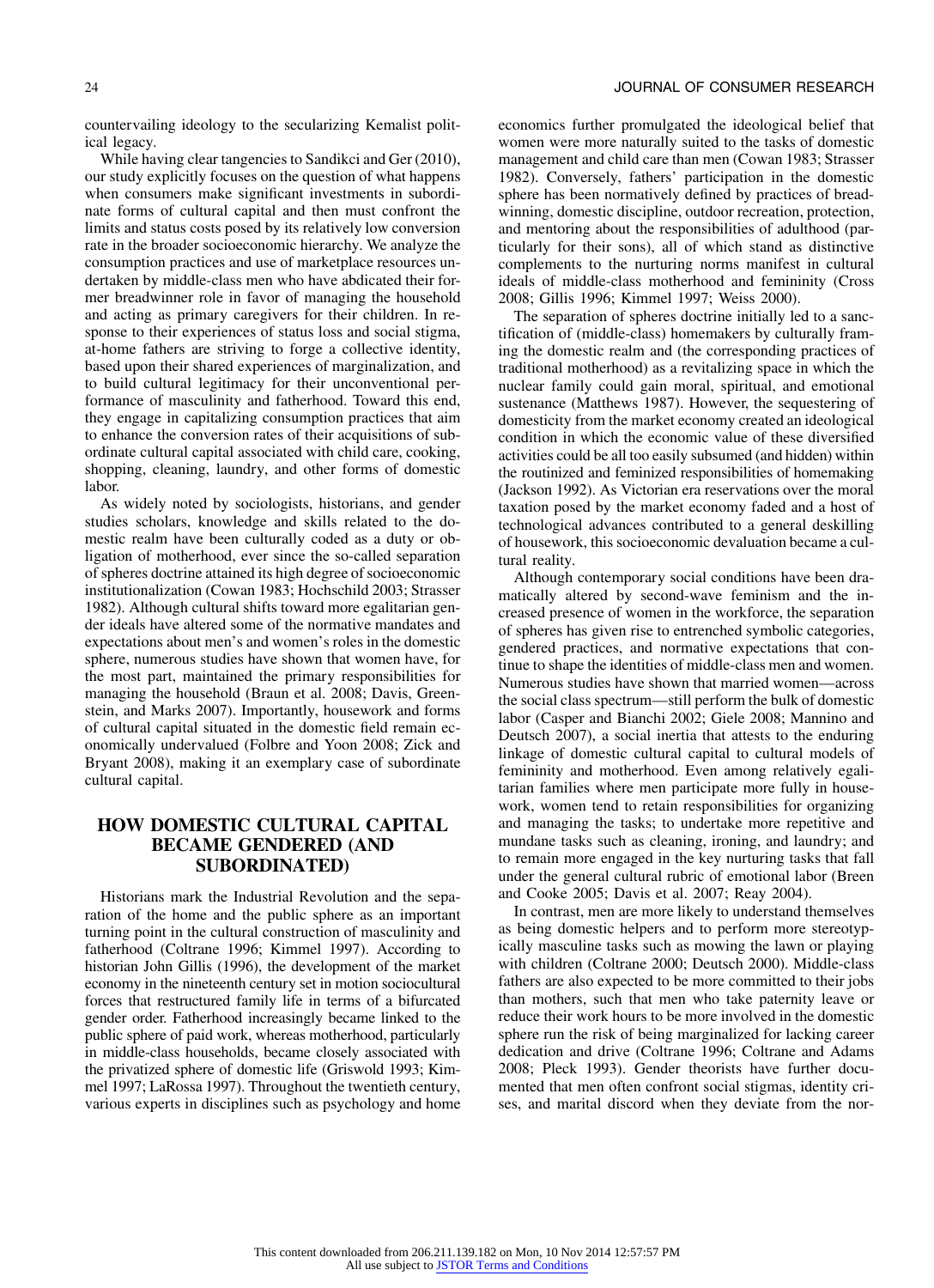#### COSKUNER-BALLI AND THOMPSON 25

mative role of being the household's primary wage earner (Coltrane 1996; Commuri and Gentry 2005; La Rossa 1988). For example, Commuri and Gentry (2005) report that couples find it necessary to jointly construct a number of compensatory strategies to minimize the identity threats that men experience when their wives are the primary wage earners for the family.

Our findings suggest that at-home fathers have formed, as part of their cultural capital repertoire, a collective and reflexive understanding of the ideological incongruities between their emergent social identity, prevailing gender norms, and their primary socialization in gender-based social practices, ideals, expectations, and status hierarchies linked to the breadwinner model of masculinity. Their capitalizing consumption practices are fundamentally intertwined with the ideological goal of attaining greater cultural legitimacy for their unconventional performances of fatherhood and masculinity.

#### **METHOD**

A multimethod and longitudinal data-collection approach, which included in-depth interviews, a netnography of athome father blogs, and field ethnography at playgroups and other at-home father outings were adopted for the study. A modified phenomenological interview technique was designed to elicit descriptions of participants' experiences of their sociocultural circumstances (Thompson, Locander, and Pollio 1989). At-home fathers were recruited and interviewed by the first author through two different local playgroups in Orange County, California, via Internet postings, and at the annual "At-Home Dads Convention" organized by the National At-Home Dad Network, Daddyshome, Inc. Table 1 provides demographic profiles of the at-home fathers interviewed for the study.

The recent US Census Bureau estimate in 2011 suggests that there are 176,000 at-home fathers in the United States. While a comparatively small social category, the ranks of at-home fathers have been rising rapidly and are now more than three times larger than a decade ago (Shaver 2007). At-home fathers' generational cohort is variously characterized as late baby boom or the thirteenth generation, with most falling in the age range of mid-30s to early 40s (Rochen et al. 2008; Smith 2009). According to a national study, over 90% of the men who self-identify as at-home fathers are white middle-class college graduates (Rochlen et al. 2008).

Our 17 participants largely fit this profile, with the exception of two who did not have college degrees (pseudonyms Lyle and Rob) and one who fell outside the typical age range (pseudonym Scott). Fifteen of our 17 participants voluntarily withdrew from the paid workforce, with eight of those also having wives whose respective careers offered higher earning potentials than their own. Among the involuntary cases, Lyle was unable to find employment after relocating to a new city (following his wife's career path) and Scott became an at-home father in part to better manage stress-related health concerns that he believed had been exacerbated by work pressures.

While each of our participants had unique personal stories about their identity journeys, these at-home fathers confronted a remarkably similar set of social perceptions and identity struggles. Their understanding of these conditions tended to draw from a collectively shared system of gender ideologies, and they embraced a common set of strategies for capitalizing their acquisitions of domesticated cultural capital. Accordingly, our analysis highlights these collectively shared properties, which accords with our driving theoretical questions as well as broader calls for Consumer Culture Theory analyses that map out the sociocultural and ideological conditions which function as the conditions of possibility for emic/phenomenological narratives (see Askegaard and Linnet 2012; Thompson 1997).

Depending on participants' schedules and availability, the first author met with each participant multiple times and at different locations. All interviews were recorded and tran-

| Informant    | Age | Education   | Former full-time occupation | Wife's occupation   | Children                              |
|--------------|-----|-------------|-----------------------------|---------------------|---------------------------------------|
| Adam         | 33  | <b>BA</b>   | Magazine rep.               | Real estate manager | Boy (4 and 3 mo.), girl (2)           |
| Andy         | 45  | BS.         | Stock trader                | Account manager     | Girl (3), boy (1, 5)                  |
| <b>Brian</b> | 36  | BS.         | Financial consultant        | Divorced            | Boy $(3)$                             |
| Daniel       | 35  | BA          | Graphic designer            | Accountant          | Girl (7), boy (5), boy (3)            |
| Derek        | 40  | MA          | Sound designer              | <b>Biochemist</b>   | Girl $(6)$                            |
| Eric         | 38  | BS.         | Marketing manager           | <b>Nurse</b>        | Girl (3), boy (5)                     |
| Jeff         | 41  | AA          | Video producer              | HR manager          | Boy $(4 \text{ and } 9 \text{ mo.})$  |
| Joe          | 47  | МS          | Social worker               | Schoolteacher       | Boy (1.5)                             |
| Kenneth      | 42  | BA          | Insurance broker            | Health care manager | Boy (11)                              |
| Lyle         | 36  | High school | Window cleaner              | Retail manager      | Girl $(2 \text{ and } 6 \text{ mo.})$ |
| Mike         | 38  | <b>BS</b>   | Web designer                | Rabbi               | Girl (7), boy (3)                     |
| Nick         | 33  | МA          | Screenwriter                | Sales manager       | Girl (2 and 6 mo.)                    |
| Richard      | 38  | BA          | Account planner             | PhD student         | Boy (7), girl (6 mo.)                 |
| Rob          | 36  | High school | HR manager                  | Medical student     | Girl (2)                              |
| Scott        | 54  | BA          | Engineer                    | Bank teller         | Boy (20), boy (17)                    |
| Tom          | 40  | <b>BS</b>   | Disc jockey                 | Sales manager       | Girl (3), boy (1)                     |
| Vince        | 44  | BA          | Archeologist                | Yoga instructor     | Girl (8), boy (10)                    |

**TABLE 1**

| <b>PARTICIPANTS' DEMOGRAPHIC PROFILE</b> |  |
|------------------------------------------|--|
|------------------------------------------|--|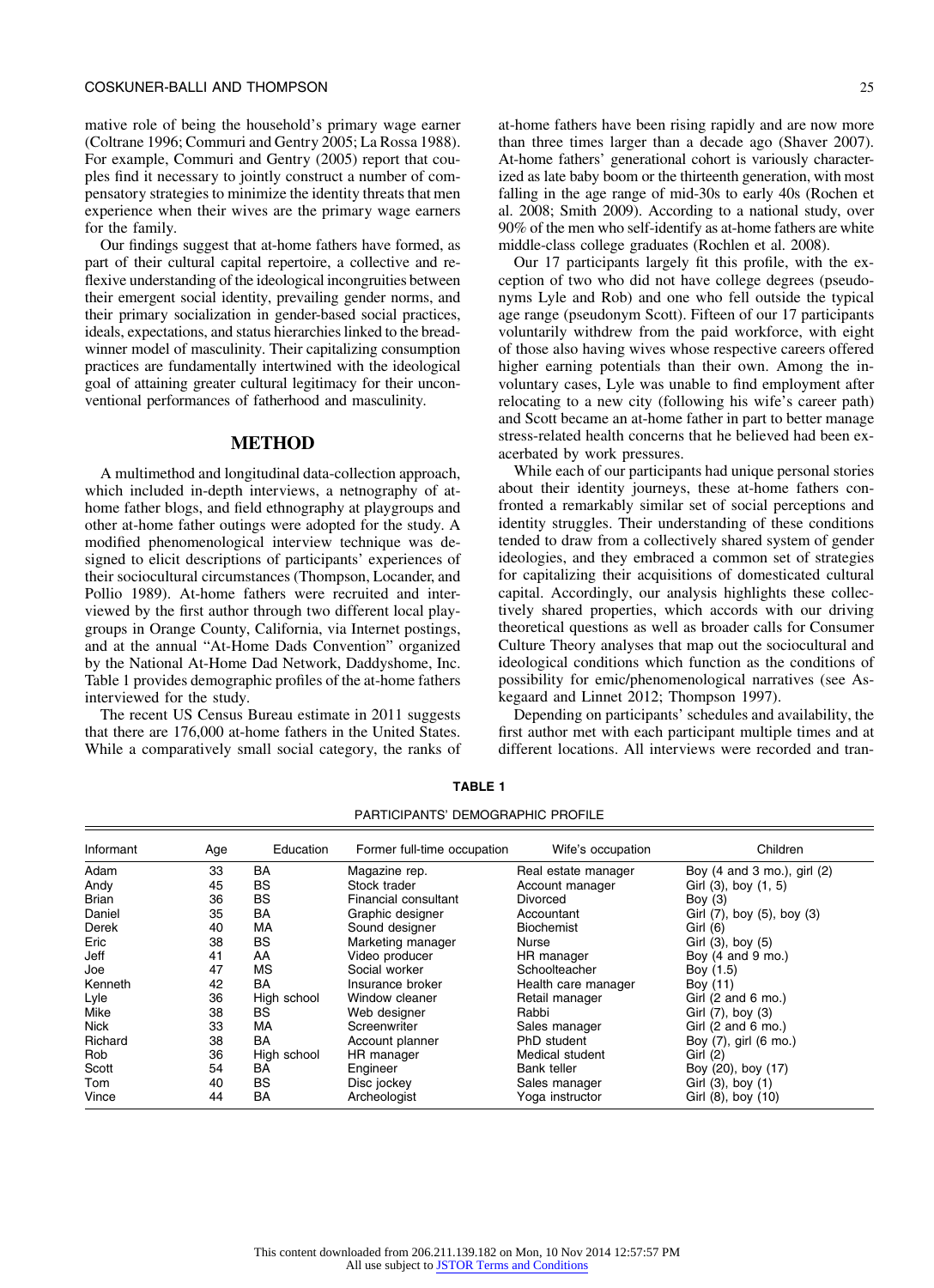scribed verbatim for textual analysis. The interviews began with grand-tour questions (McCracken 1988) regarding each participant's family background, work history, and personal interests. Interview questions focused on participants' daily routines and household responsibilities, social networks, child care practices, relationships with their wives and children, and their experiences and feelings toward the brands, products, stores, and services they used. In these interviews, participants offered spontaneous and often extensive reflections on various cultural expectations, images, and ideals of masculinity and fatherhood that they deemed relevant (both in facilitative and problematic ways) to their personal identities

Ethnographic observation across multiple field sites provided another key data set regarding how at-home fathers' social experiences unfolded in everyday and liminal contexts. In terms of everyday settings, several participants were accompanied on grocery shopping trips and other kinds of provisional shopping excursions to various retailers such as PetSmart, Target, and IKEA. The primary liminal sites were two playgroup sites where weekly meetings of at-home fathers took place, an indoor children's playground franchise (Jump'n Jammin'), and the annual at-home fathers national convention. On several occasions, observations of participants, who live fairly close to Disneyland, were conducted when they retreated to this iconic playscape with their children as a break from the regular routine.

and to those of other at-home fathers.

The third major data-collection method of the study was netnography (Kozinets 2010). For a total period of 18 months, online blogs of at-home fathers were analyzed to identify some of the public discourse that they use to define their collective identities relative to traditional breadwinner dads. After an initial screening of the 150 blogs for relevance and posting frequency, we identified 67 blogs—based on richness and relevancy—for detailed analysis, generating 2,208 pages of single-spaced text and images. These blogs helped us identify everyday problems and challenges that galvanized at-home fathers' sense of collective identity. Furthermore, the netnographic data offered a source of triangulation that enabled us to assess if the themes that emerged from the phenomenological interviews and ethnographic observations had relevance and resonance across the broader community of at-home fathers.

We adopted a hermeneutic approach to analyze this multifaceted data set that developed through a series of part-towhole iterations (Thompson 1997). Over the course of the interpretive cycle, we developed provisional understandings of key emic motifs and underlying sociocultural patterns that were in turn challenged and modified with each iterative turn. As we shifted to a more etic standpoint, we situated our participants' emic narratives in their broader sociocultural context, with an emergent emphasis on the relationships between their unconventional gender identities; their collective quest for social legitimacy; their investments in a subordinated form of cultural capital; and their collective efforts to increase the conversion rate of these investments.

# **CAPITALIZING CONSUMPTION PRACTICES OF AT-HOME FATHERS**

At-home fathers' capitalizing consumption practices are embedded in a particular configuration of sociocultural meanings, economic conditions, and gender ideologies (see fig. 2). Accordingly, we will provide an overview of three key contextualizing factors that have framed these at-home fathers' practices of capitalizing consumption: ideological shifts that set the cultural stage for the emergence of the at-home father identity; the prior stocks of capital that at-home fathers strategically use to facilitate their acquisition of domesticated cultural capital; and the ensuing identity tensions that provided a sociocultural impetus for their capitalizing consumption practices.

# The Quest for a Legitimating Ideology of Masculine Domesticity

Second-wave feminist and countercultural criticisms of many traditional masculinity ideals—particularly those related to emotional stoicism, careerism, and authoritarian models of fatherhood—have contributed to the erosion of conventional gender boundaries and also helped to institutionalize the normative edict that fathers should be more involved in the day-to-day care of children (Bolzendahl and Myers 2004; Coltrane 1996; Cross 2008; Deutsch 2000). Despite these sociocultural shifts, norms and practices emanating from the separation of spheres doctrine continue to exert a normative influence on cultural perceptions of gender-appropriate behavior for mothers and fathers. Brescoll and Uhlmann (2005) investigated the perceptions of adult Americans toward unconventional models of parenthood. They found that affective responses and perceptions of parental competence toward at-home fathers were considerably lower than for either stay-at-home mothers or fathers holding full-time jobs outside the home. Another source of ideological inertia is that middle-class masculine gender norms continue to link normatively appropriate masculine identities to career achievement and financial wherewithal (Holt and Thompson 2004).

While the performative codes of breadwinner masculinity have broadened to include more playful, caring, and sensitive orientations—the so-called new male archetype (Cross 2008; MacKinnon 2003; Mallan 2002)—these gender-norm shifts have added a degree of cultural complexity to the breadwinner model, rather than displace it per se (Connell and Messerschmidt 2005; Hatfield 2010). This confluence of ideological influences is reflected in our participants' identity narratives. They readily acknowledge that their unconventional lifestyle choices reflect desires to have a closer relationship with their children than they had with their career-oriented fathers, as well as a related idea that their experiences of at-home parenting provide emotional rewards that cannot be attained through the pursuit of career and material success:

*Jack:* My father was always working, very busy. He was an engineer, but he also had several other jobs, so one thing I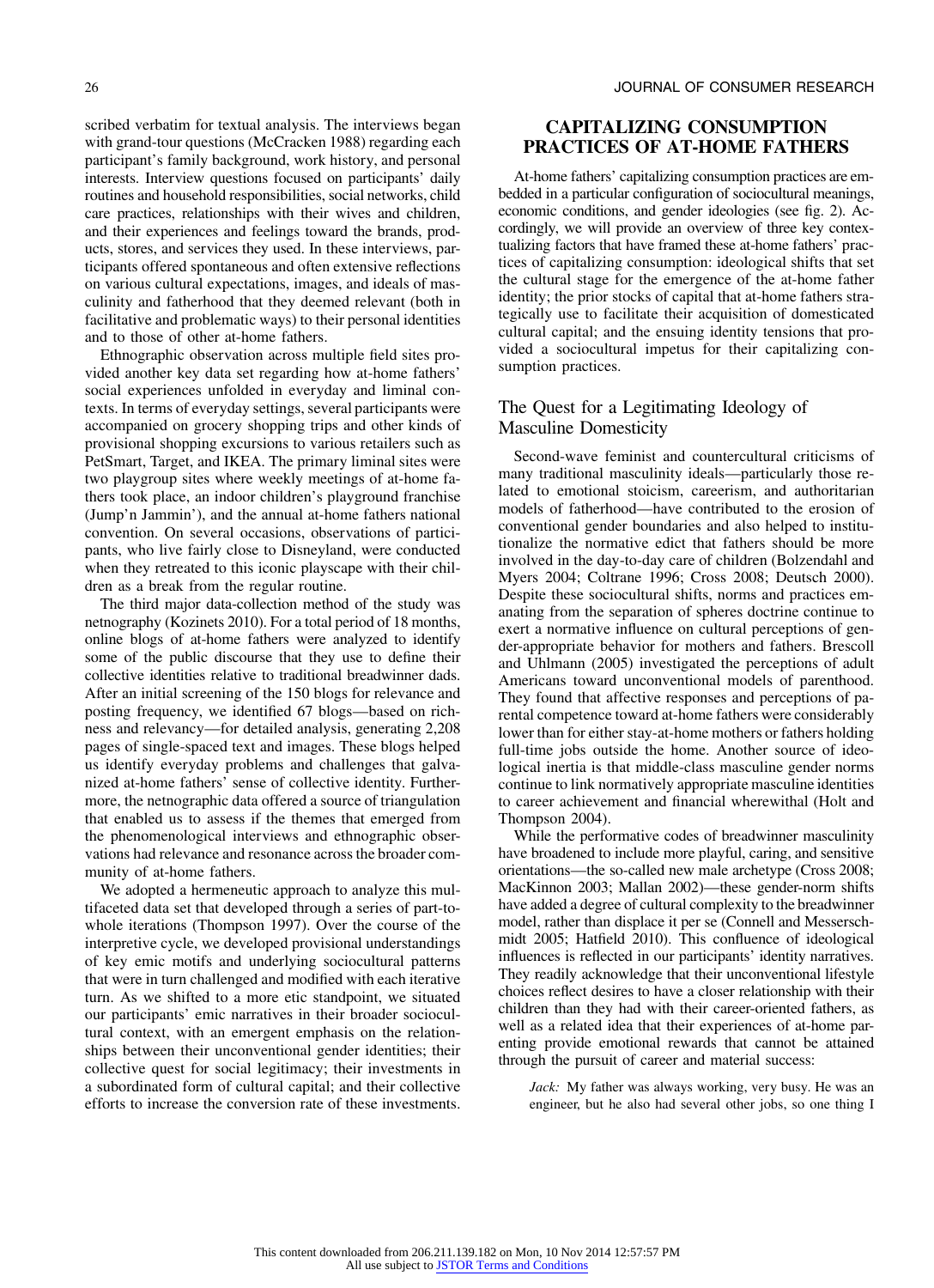#### **FIGURE 2**

#### CAPITALIZING CONSUMPTION PRACTICES OF AT-HOME FATHERS



was able to do here that my dad didn't do is spend a more significant amount of time with him [his son]. Although I try to find my esteem in work, I have not always been successful in doing that, and I am at a point now I don't really care necessarily if I do find my esteem in work. I find it more with this guy. You know, it has given me a purpose outside myself to live.

While having ready ideological rationales for their lifestyle choices, these men's habituated norms of breadwinner masculinity are not so easily abandoned. When reflecting on their at-home father lifestyle in fuller detail, these men also discuss their pangs of guilt and doubt over not having a career outside the home and their anxieties over not contributing to the household's income stream:

*Eric:* I felt like that was the right decision but there is still that part of you that still says you ought to be making so much money or you ought to be out there in the work world, or you got to be contributing. You know, however you want to put it. There is that pull, and at first I really felt that pull and maybe a little bit of guilt. You are feeling, okay, I am taking care of a child, while somebody else, other men, are out there earning incomes, so there is some guilt involved in that. And then there is also the stigma of being an at-home father, which is kind of an unusual thing. You know, it is not what people are used to. You introduce yourself, I am an athome father, and a lot of times the reaction you get is, "Oh, that's nice." And you don't know what to say, especially to other men who are working. . . . You kind of feel like a fish out of water.

Once immersed in this new role, these men face a nexus of domestic tasks—child care, provisional shopping, daily meal preparation, routine housework—for which they had very limited prior experience. They draw upon their social capital to attain additional domestic knowledge and they use their economic capital (often begrudgingly, owing to their own lack of an external income stream) to buy resources (books, tools, services, and classes) that can facilitate their transition to this new role. Importantly, they are keenly aware of cultivating new domestic skills and altering their orientations toward shopping:

*Daniel:* It took me a while to learn how to go shopping because I would go shopping and come home and she would be pissed when she saw how much I spent, because I hadn't really gotten it yet, how to look for prices and learn how to do it. And to really shop I would just get whatever I wanted and throw that in the basket and some of that and you end up spending a tremendous amount of money and having nothing to show for it. . . . I went with her a few times and also as I learned to cook. When she used to do it I was always blown away with how long it would take her to go shopping. She would be gone for a long time and I would think, man, what takes so long? When I go shopping I'm in and out of there, you know, but to really go shopping and be costconscious and get what you need for the menu for the week or whatever you're going to be making it takes some time. You really do need to think.

The emergence of mass media domestic doyens, such as Martha Stewart and Paula Dean, has precipitated a cultural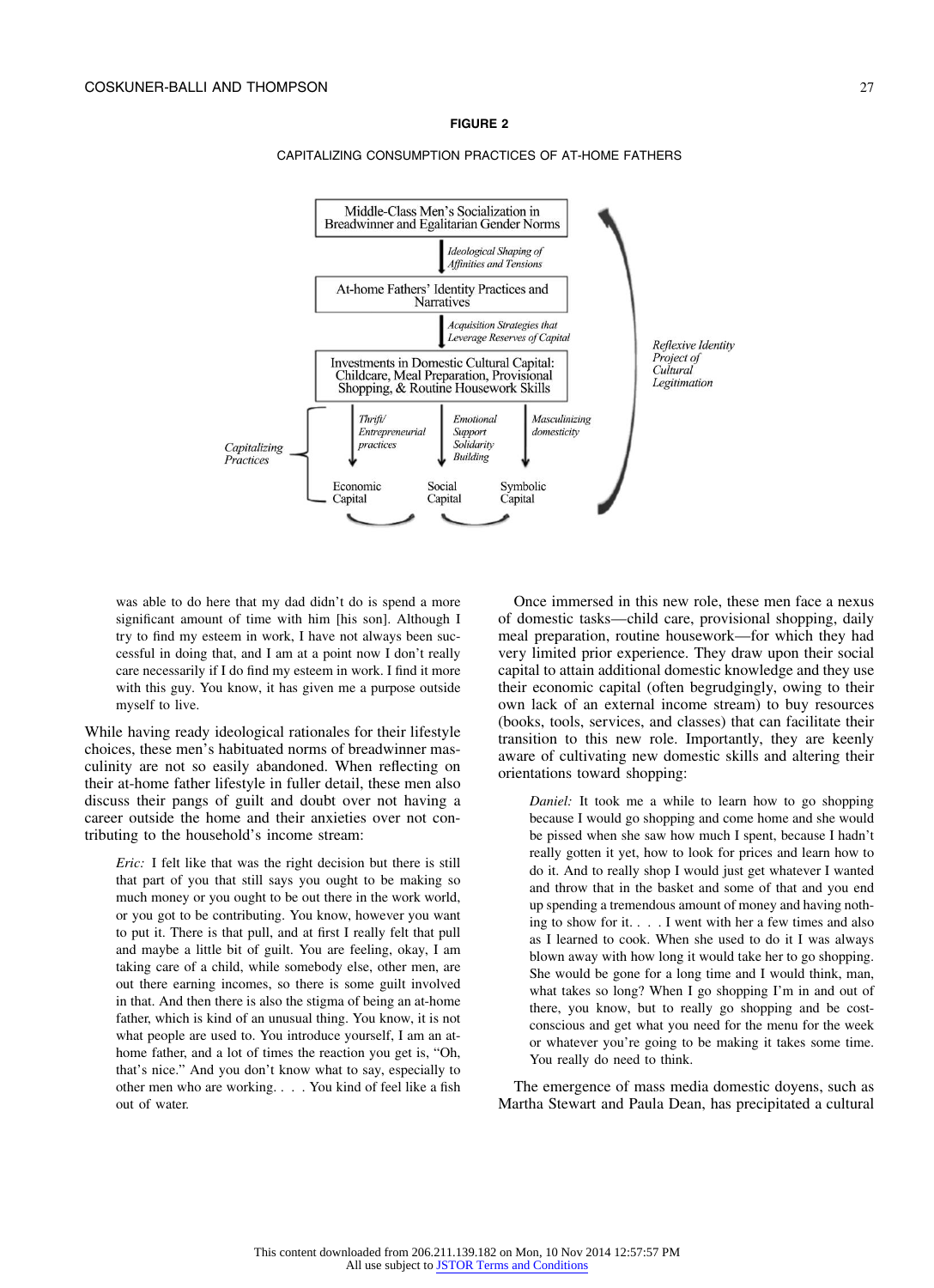revalorization of homemaking practices, albeit of a highly aestheticized variety. However, these media icons have also served to reinforce traditional associations between domesticity and femininity and have had little impact on the major sources of delegitimation reported by at-home fathers: social deviance from breadwinner norms and the concomitant feminization of their identities (i.e., the Mr. Mom stereotype). Accordingly, at-home fathers report that they are routinely confronted by disparaging social biases, as exemplified in the following interview vignette:

*Eric:* There is a bias that dads work, and moms may or may not work. I have been in situations occasionally like I'll be out with 2 of my friends and they work they are full time workers, engineers in fact, and they might make a belittling comment about a stay home mom you know, I'll be standing there wait a second, I am a stay home dad what do they think of me? I think we were at a birthday party and one of the moms she had spent a lot of time on a really nice cake for the child, she has decorated it and everything and one of the dads said oh, it must really nice to be a stay home mom and have all that time on your hands. You know they were kind of belittling what she had done. And I just thought if you are belittling stay home moms it doesn't say much about stay home dads.

These historically established gender ideologies render athome fathers' investments in domesticated cultural capital as delegitimating, status liabilities. Humphreys (2010, 492) discusses two dimensions of cultural legitimacy that are particularly relevant to the collective identity project being pursued by at-home fathers: "normative legitimacy is the degree to which the practice is perceived to be congruent with dominant norms and values, irrespective of legal status" and "cognitive legitimacy is the degree to which the practice is 'taken for granted,' the ease with which it can be categorized and understood according to existing cognitive schemas and cultural frameworks." At-home fathers' unconventional performances of masculinity and fatherhood currently do not possess normative legitimacy due to their divergence from dominant breadwinner gender norms. Their narratives further indicate that the collective identity of at-home fathers does not simply lack cognitive legitimacy. Instead, it exhibits a form of cognitive illegitimacy whereby their deviance from dominant gender expectations is readily interpreted through pejorative cultural frameworks, such as the Mr. Mom stereotype or incompetent caregiver presumptions.

While having made willing identity investments in a subordinate form of cultural capital, our participants' habituated predispositions as members of a dominant gender and class group make it difficult for them to accept being placed in a marginalized social position. Accordingly, at-home fathers undertake a series of capitalizing practices that seek to enhance the status value of their domesticated cultural capital by converting it into more valued forms of economic, social, and symbolic capital.

## 28 JOURNAL OF CONSUMER RESEARCH

## Conversions to Economic Capital

At-home fathers use a combination of thrift and entrepreneurial practices to convert their domestic cultural capital into economic capital. In lieu of a steady income stream, at-home fathers embrace the idea that they are providing economic value to the household by being thrifty shoppers who scour the marketplace for good deals whether for toys or daily groceries:

*Rob:* Yesterday I was at the children orchard right by the gym. I stopped by there I was looking for a kitchen cause I want to get Josie a kitchen. You know, you go to any other store, they want, you know, 100 to 200 dollars for them. We don't want to spend that kind of money right now but, um, children's orchard, they buy and sell things so they you can get them at a really good price.

*PenMan* (*Internet pseudonym*)*:* I have to get to the store quick to get more than one loaf of bread. . . . I would brave the horde because this is what my life has somehow become. Chasing food sales with a vengeance. I am the Van Helsing of grocery shopping. And I have to get at least 3 loaves of bread. It's the good bread, not that high quality cardboard that I usually buy for the kids and me. The stuff I buy is usually \$1.38. That's right, I know exactly how much a loaf of bread costs. The good stuff runs me almost 2 bucks. However, this weekend, and this weekend only, there is a sale on the good bread for 99 cents a loaf. . . . As I jump the curb and leave the road behind me, I ponder how I came to this point. When saving 39 cents on a loaf of bread was a matter of great importance. Does it really matter enough to run down the poor cows in the field that I am now driving in? Somehow, to me, it does. I buy roughly 8 loaves of bread a month. That makes a lot of peanut butter and jelly sandwiches, another staple of ours. That means that if I can buy 8 loaves at 99 cents, stack the extras in the freezer, then I save a total of \$3.12 a month. I am running over orphans for 3 bucks. I'm not proud man and yet, I do not change my tactics. (October 18, 2010, rebeldad.com)

Miller (1998) argues that female homemakers interpret their practices of thrifty shopping (and the paradoxical idea of spending as saving) as a source of supplemental value they can allocate to family members as tokens of care (also see Bardhi and Arnould 2005; Thompson 1996). In the case of at-home fathers, the meanings of thrift emerge from a different configuration of gender ideologies. The homemakers in Miller's (1998) ethnography perform their role in ways that mesh with their prior gender socialization and reproduce traditional cultural associations among motherhood, shopping, cooking, and expressions of maternal devotion. For at-home fathers, their practices of thrift are situated in an ideological claim that they are prioritizing their responsibilities as fathers rather than as pursuers of career success and its materialistic trappings:

*Brian:* I don't see myself ever going back to that [his highpressured career]. I have been kind of humbled, I guess. There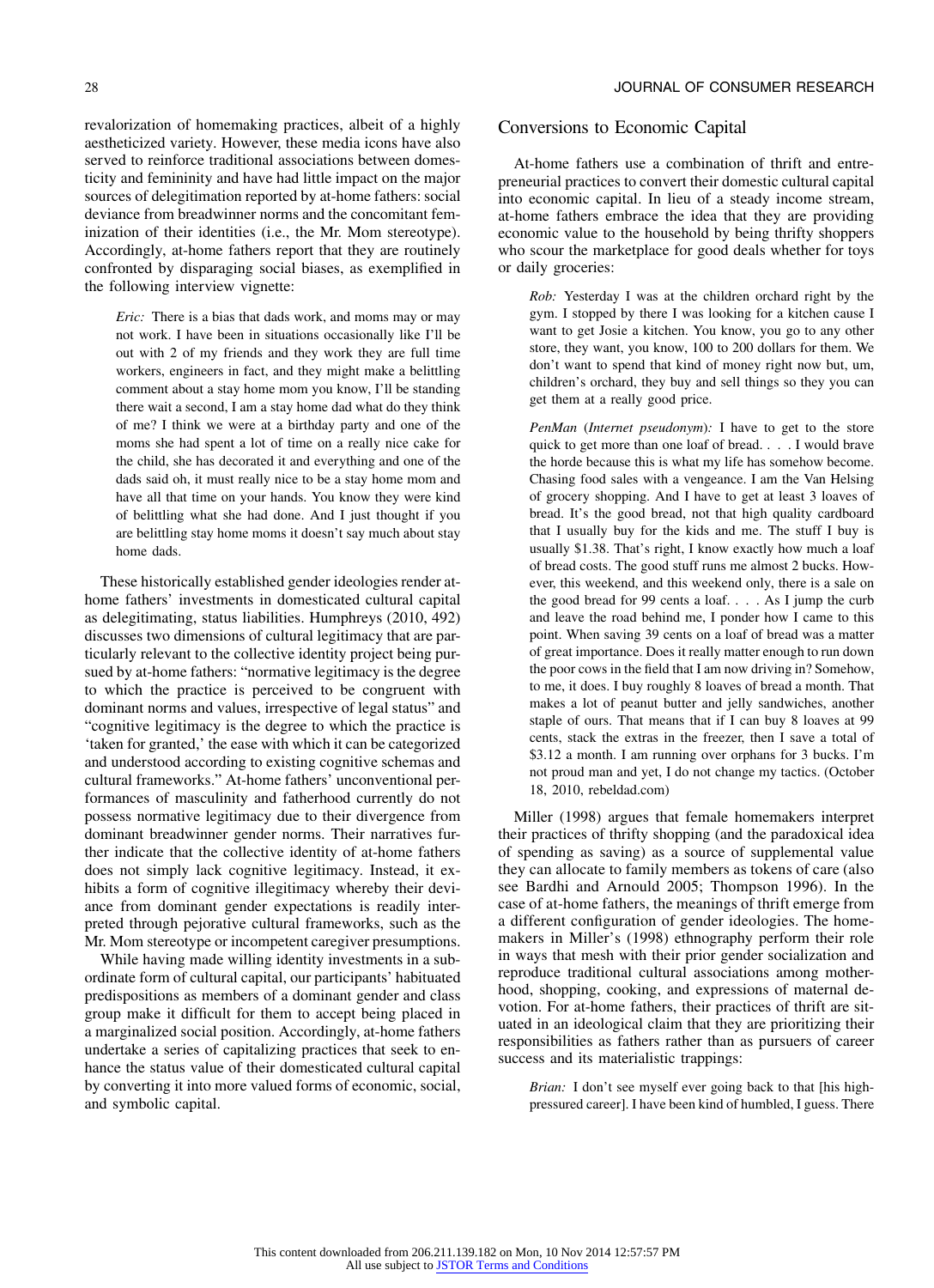is no way I would spend \$2,000 on a suit for the rest of my life. I am driving a Toyota now, you know, instead of a Mercedes. There is when you have something that you really care about, the other stuff is window dressing. It is not important now. So, I can't say I matured. Maybe I de-matured. It is more like he is an excuse for me to play now, go to the park and play have a good time and go to the slide. I mean, if I were wearing a \$2,000 suit and \$1,200 cashmere jacket, I wouldn't slide down the slide. I'd try to protect my stupid Armani shoes rather than. . . . [*Laughs*.] It is not important anymore. I guess at a certain time, probably a year out of college, status was important to me. When you have a child, it doesn't become your priority anymore. So I guess I've evolved to a point where I am just having fun with my son now.

Echoing sentiments expressed by other at-home fathers we interviewed, Brian has constructed an affirming selfportrayal: he could easily possess these symbols of status and success but he no longer needs to vest his identity in such superficial indicants of self-worth. This reflexive identity narrative appropriates the cultural ideal of authenticity and its concomitant rendering of consumerism as a sphere of superficial and conformist pursuits (Chidester 2005; Holt 2002).

Our participants routinely contrast their at-home father identity to their former, more career-oriented lifestyles, with a strong emphasis on what they no longer consume, such as haute cuisine restaurants, expensive business suits, and other conventional status symbols. While these lifestyle changes most immediately reflect an economic imperative to reduce expenditures, at-home fathers interpret their downscaled consumption patterns as signs that they have reoriented lives around more substantial and rewarding interests and activities. Through this identity narrative, at-home fathers venerate their deviation from breadwinner norms as liberation from the restrictive demands of status chasing and careerism while making masculine status claims that invoke hallowed cultural ideals of authenticity, inner-directedness, devotion to family, and moral virtue.

At-home fathers also see themselves as supporting their wives' pursuit of success and status in the corporate sphere and view their thrifty orientations as freeing up economic resources that their wives can convert into forms of cultural capital that are valued in the occupational sphere:

*Kenneth:* The frugalness part of it is I'm always in shorts and a polo shirt. Very rarely am I in this. [*He is wearing khaki pants and a shirt*.] I happen to be in this because I had to go to Jake's [son] meeting this morning. Jake always says, "Well, dad, why are you dressing like a man today?" [*Laughs*.] Because I'm always in shorts, a shirt, and tennis shoes. . . . But I push Pam up the corporate ladder. . . . I'll go look at Victoria's Secret, Lane Bryant, Banana Republic, Macy's, Bloomingdale's, and look for different outfits power suits, spring outfits, cocktail dresses, coats, those type of things that make a statement.

This particular conversion strategy has some historical

parallels to what historians of fashion characterize as the great masculine renunciation. During the mid- and late nineteenth century (in the United Kingdom and United States) successful entrepreneurs and affluent industrialists, almost in mass, abandoned the sartorial extravagances that had been a hallmark of aristocratic distinction. Instead, they adopted an ethos of understated, plain dress (which aligned their personal styles with the Protestant work ethic animating the spirit of capitalism) while brandishing their wives in expensive, quick to stylistic obsolescence, and generally impractical garments and fashion accoutrements (Wilson 2003). Like their historical predecessors, at-home fathers are defining their identities through an overt disavowal of masculine status games premised on the stylistic vagaries of the fashion cycle, which in this contemporary case entails designer business suits and high end brands. Whereas fin de siècle industrialists conspicuously displayed their own career success and economic wherewithal through their wives' ostentatious wardrobes, at-home fathers now play the conventional dress-forsuccess status game, in a vicarious manner, through their wives' careers. Accordingly, they interpret their wives' rising professional status as both reflections and affirmations of the economic contributions to the household that accrue from their acquisitions of domesticated cultural capital.

At-home fathers' thrifty sensibility is further distinguished by a rebel-trickster (Holt and Thompson 2004) subtext that treats the marketplace as a network of free or very low cost recreational facilities and ludic playscapes (Sherry et al. 2004). At an at-home father convention, one attendee enthusiastically talked about his routine excursions to Home Depot: "I go to Home Depot every day. When it was first opened, my son and I were there first thing in the morning. To this day, I go and browse the aisles. 'What can you tell me about this tool, and this one?'" (said mimicking a question asked to a sales associate; author field notes). In a similar spirit, Adam discusses how he learned to minimize the costs of his daily parenting excursions through his playful appropriation of retail spaces:

*Adam:* Where I live there's a Pet Smart. Right next to it is Babies R Us and right next to it is a Sports Chalet and when I have to kill an hour or two we go into each of those stores and they love it. I don't even buy anything, but it's like going to the zoo.

*Interviewer:* What do you guys do in Pet Smart?

*Adam:* We just look at the animals. They have like the doggies that are there for the day so the kids love to look at the dogs and they love turtles. They've got snakes in there. It's kind of like going to the zoo for free. I've gotten a lot better. When I first had Mac I just thought I had to get him really involved so I would take him to museums and the aquarium and I found we were just spending a lot of money for something that I wanted to do and now I take him to all this free stuff.

*Interviewer:* What do they like about the sporting goods store?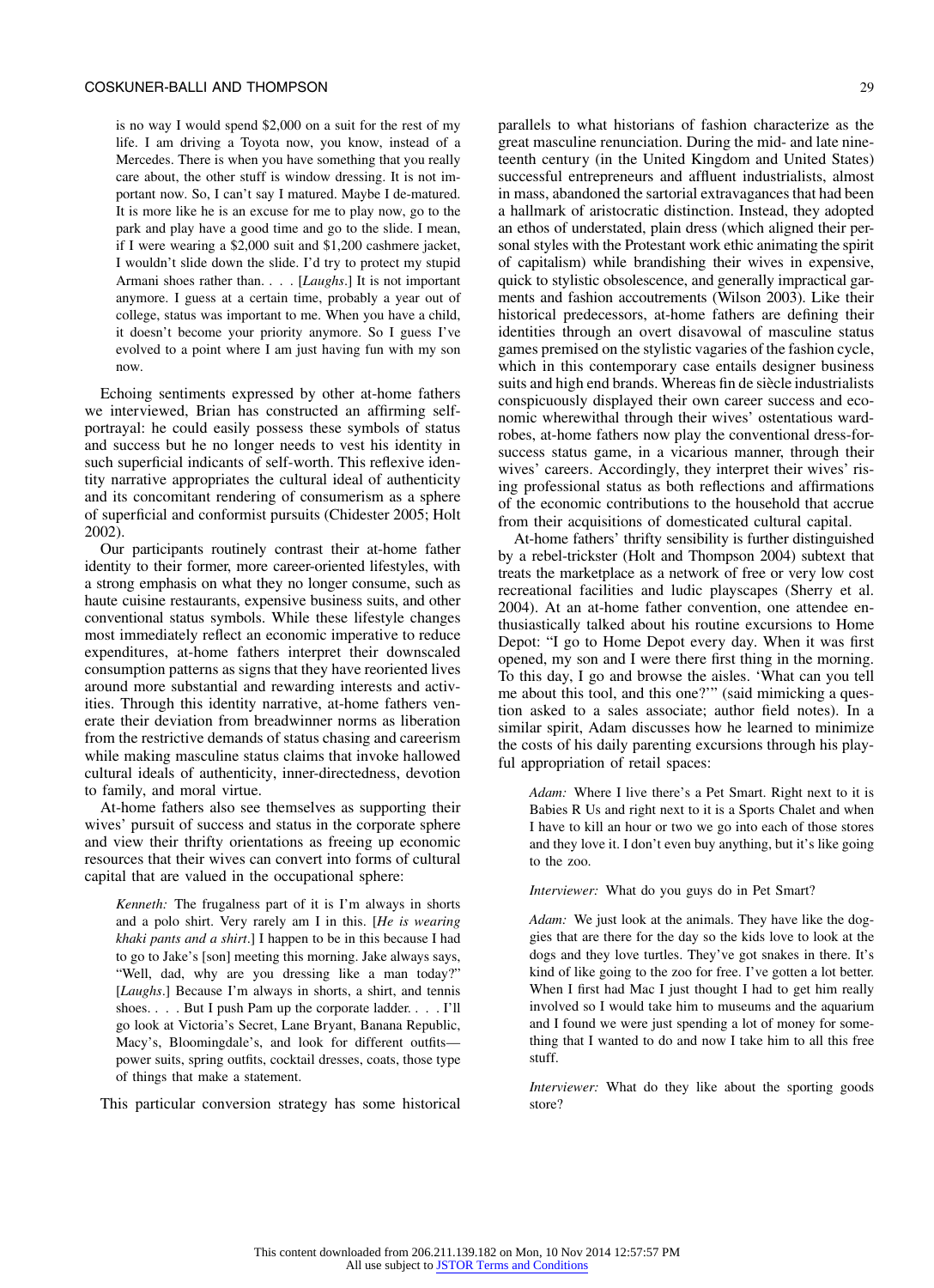*Adam:* That one is a quiet one and quiet stores are really nice. It's really big and what's neat is when you first enter they have little tricycles for kids. So actually what my kids do is they get on the tricycles and they ride them all around the store. So I just follow them around and we just ride their tricycles. We take the store's bikes and ride them around the store and nobody seems to care. . . . My son loves golf and he loves to go to the golf area. He just likes to go back to the golf and swing the clubs and so it's great. It's almost like you can introduce him to all these new sports and in Pet Smart you introduce them to all these new animals, and I like that.

At-home fathers' thrift-oriented conversions are complemented by entrepreneurial practices that aim to generate revenue streams from their domesticated cultural capital. At-home fathers' collective identity is marked by a key ideological tension between their desires to escape the allconsuming, hypercompetitive labor market (and more conventional patriarchal status games) and their habituated sense of responsibility to be economic providers for their families. For the at-home fathers in this study, entrepreneurial practices are a salient means to assuage some of the contradictions (and corresponding feelings of guilt and diminished self-esteem) that arise between their full-time commitments to the domestic sphere and their lingering emotional ties to breadwinner norms, even though their actual earnings may be modest at best.

Consider Kenneth, an ex-nurse and doula, who has taken on many entrepreneurial initiatives since he has become an at-home father 12 years ago. Kenneth works as a part-time insurance broker, offers swimming classes in his backyard pool, and rents out rooms of his house to exchange students and adults with disabilities. For Kenneth, these entrepreneurial initiatives allow him to feel that he is not shirking his breadwinner responsibilities while also allaying worries that his decision to leave the paid workforce might compromise his son's future life opportunities:

*Kenneth:* I had to be thrifty, frugal, and still keep my entrepreneurship skills and business skills to be able to make this work.

*Interviewer:* Interesting. Can you tell me more about the entrepreneurship skills?

*Kenneth:* Before Jake was born, I hosted an exchange student. Then after Jake was born I kept it up. You know when you add the nurturing part of it [to entrepreneurship] and the structure of the house.

*Interviewer:* When you have the older people and the exchange students, how does it all work?

*Kenneth:* Depending on their age I can put two in a room. Also in my garage I have IKEA furniture, twin beds so this area right here becomes a bedroom. I'll put the IKEA beds here at night and this area is shut down by 9 o'clock unless you have to go get water or what have you, but the bathrooms are back here and so nobody is disturbing anybody's sleep, and then when they take off for school after they have breakfast I break this down and put it back. This living room will never be the same. I get compensated for these exchange students. So by the time Jake reaches college, he will have a lot of savings.

Stories about at-home fathers' entrepreneurial initiatives and successes have a broad appeal within the broader collectivity of at-home fathers. One example is *The Stay-at-Home Dad Handbook* (Baylies and Toonkel 2004), a popular resource within the community. It offers numerous inspirational stories of fathers who began successful businesses after they took on the primary caregiver role. These recurrent stories of at-home fathers' entrepreneurial acumen contribute key meanings to the identity myth (Holt 2004) that these men seek to propagate and materially establish in the marketplace: by capitalizing on their creative ideas and handson parenting knowledge, men can escape the confinements of the corporate world, build a fraternal community where men help other men, control their own financial destinies, and be involved fathers at the same time.

At-home fathers are particularly appreciative of entrepreneurial innovations that produce marketplace resources that are tailored to their sociocultural positions. Consider Rob, who recounts a consumption tale that echoed throughout other interviews and in blogs: the quest to find appropriately masculine props for the enactment of their unconventional gender roles and thereby avoid Mr. Mom clichés:

*Rob:* You know there is an at-home father in Santa Monica that kind of designs these [*pointing to his bag*] diaper bags and kind of makes them manly. He is making a lot of money now. I heard about it, the website, once and my wife researched the guy. . . . She got it [the bag] for me. . . . I just don't want to carry a pink bag with large flowers on it. [*Laughs*.]

At-home fathers' entrepreneurial practices also advance their collective goal of attaining cultural legitimacy through marketplace recognition of their identity position. This motif is nicely illustrated (and culturally diffused) by the origin story of DadGear, a brand founded by two transitioning athome fathers, Scott Shoemaker and John Brosseau:

It all started in late 2003 over a plate of nachos. We, the two founders, were commiserating together over our corporate jobs when the conversation migrated to our newfound passion . . . our babies. We both had just entered the new world of fatherhood and were keenly focused on all the "gear" we acquired to care for our children—strollers, car seats, cribs, and of course . . . the diaper bag. We both were frustrated in our quest to find a diaper bag that inspired us. Neither of us wanted to carry mom's flowery diaper bag, but our search for something masculine *and* functional was futile. So, as dads are known to do, we decided to fix the problem and set out to design some dad gear.

We spent a year and a half developing ideas and countless prototypes. From the very beginning, we knew we wanted our gear to be synonymous with quality, style, and superior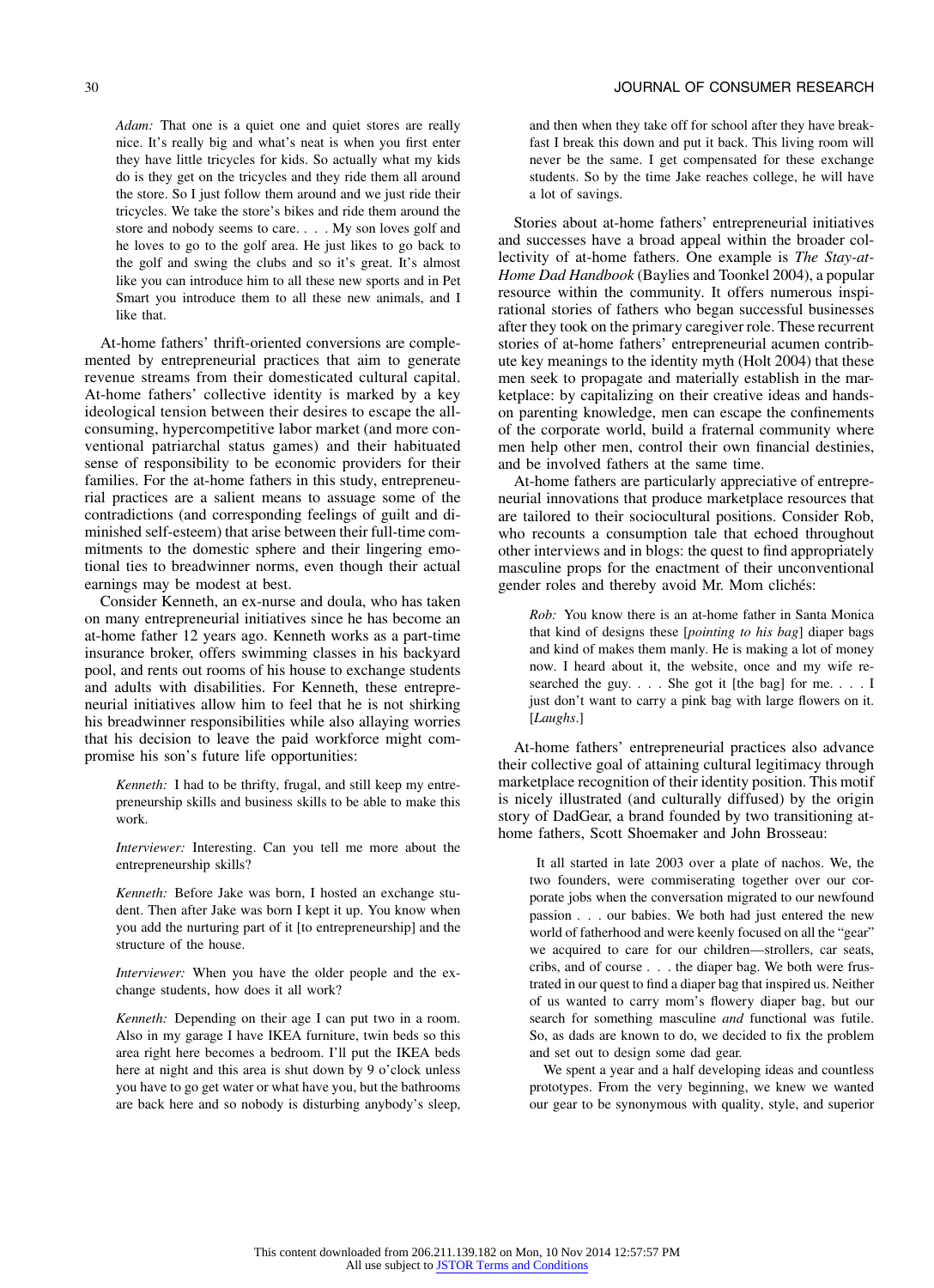function. And, as we became more experienced fathers, we leveraged our knowledge to design helpful features that would make life easier for other parents out there. Finally, in spring 2005, DadGear<sup>®</sup> was officially launched. [\(http://](http://www.dadgear.com/story.cfm) [www.dadgear.com/story.cfm\)](http://www.dadgear.com/story.cfm)

In this origin story, two men, holding down respectable jobs, collaboratively altered their life priorities as their passion for parenting took hold. Rather than retreating into a completely private sphere, these men embarked on a new mission to solve a collective problem facing at-home fathers who must negotiate a maternally oriented marketplace. As an identity myth, the DadGear origin story also affirms that men can perform their at-home father roles in ways that are enterprising and socially consequential without having to conform to the norms of breadwinner masculinity. For athome fathers, such marketplace innovations are also celebrated as a kind of grassroots push toward marketplace recognition of their role as primary caregivers which could, in turn, imbue their collective identity with greater cultural legitimacy.

## Conversions to Social Capital

Bourdieu (1986, 51) defines social capital as "the aggregate of the actual or potential resources which are linked to possession of a durable network of more or less institutionalized relationships of mutual acquaintance and recognition —or in other words, to membership in a group." Once this group identity is established, a variety of resources—information, material goods (via sharing, loans, and gifts), and social support—can flow through these social networks (Lin 2001; Mathwick, Wiertz, and de Ruyter 2008).

The formation of social capital is contingent upon forging a sense of collective identity (Lin 2001). Such mobilizing efforts can be sparked by the problems and challenges facing those embedded in a common set of socioeconomic conditions—such that their access to economic and cultural capital is improved by pooling and sharing their respective resources (Lin 2001)—or by shared cultural and aesthetic interests whose value can be amplified through collective participation in a consumption community (Schau et al. 2009). This first catalyst is exemplified by the solidarity building practices characteristic of working-class, ethnic enclaves, and politics-of-identity formations, such as the LGBT community (Lin 2001; Kates 2003). Here, membership in the collectivity is ideologically framed, not as a matter of personal choice and individual discretion, but as a morally binding struggle for socioeconomic fairness and greater voice in political processes. In contrast, consumers typically understand their investments in consumption communities as volitional choices, reflecting their avocational interests and values (Kozinets 2001; Muñiz and O'Guinn 2001).

In many respects, at-home fathers' collective identifications structurally resemble the value-expressive (and supportive) linkages characteristic of polit-brand communities (O'Guinn and Muñiz 2005). They interpret their collective identifications as goal-directed choices, rather than binding moral obligations, which they can alter at a later point in life. However, at-home fathers also express a more (gender) politicized understanding that they constitute a social group that has been unjustly stigmatized for its divergence from conventional masculine/fatherhood norms:

*Derek:* You know, walking into various parks with my daughter, there is definitely stigma when all these mothers are gathered and they all know each other and there I am with my daughter. And they are like "Hey, who are you?" And my daughter likes to meet people and she's very outgoing and because of that . . . I mean it's not a bad thing, but it scares some kids cause she'd just come right up to you and hug you even if she doesn't know you and some kids kind of back off from that. And so then with those kinds of relationships what happens is the mothers say, "Hey, can't you control your daughter?" or something like that and I'd be like "I don't really think I need to control my daughter." I think that she needs to learn personal space but I think she is pretty nice and welcoming she is not doing anything bad. But there seems like there is some kind of judgment values on dads.

Derek's narrative accords with Petroski and Edley's (2006) and Rochlen, McKelley, and Whittaker's (2010) survey-based findings that at-home fathers are routinely confronted by questions about their competence and trustworthiness as primary caregivers. However, at-home fathers' experiences of being treated as interlopers, or as parents of questionable competence, when taking their children to playgrounds, parks, and other conventional parenting spaces serve to reinforce their sense of sharing a marginalized collective identity. Such ostracizing encounters also provide compelling incentives for at-home fathers to convert their cultural capital (which includes empathetic identification with men in similar sociocultural circumstances) into social capital by forming at-home father playgroups. Through this social capital building practice, at-home fathers claim public parenting spaces as legitimate stages for performing their unconventional gender identity and reciprocally, their manifest displays of social capital help to buffer stigmatizing reactions.

At-home fathers' collective identifications and corresponding sense of phatic understanding (see Celsi et al. 1993) are also grounded in their common experiences of social isolation and feelings of personal stagnation:

*Eric:* You know, that just kind of started about four months ago when Mike called me and he said, "Eric, I am going insane, I need a dads' night out, we should plan it." And, um, you know, you get those days when you are with the kids just some days you are like you know "I can't take it anymore." I need to get in the adult world. I set up a date. A bunch of us went to Dave and Busters, which is a local kind of bar and game room kind of place combination. . . . We'll just do things once in a while, you know, to keep our friendships keep going. You know, leave the kids at home, do something fun just for the dads.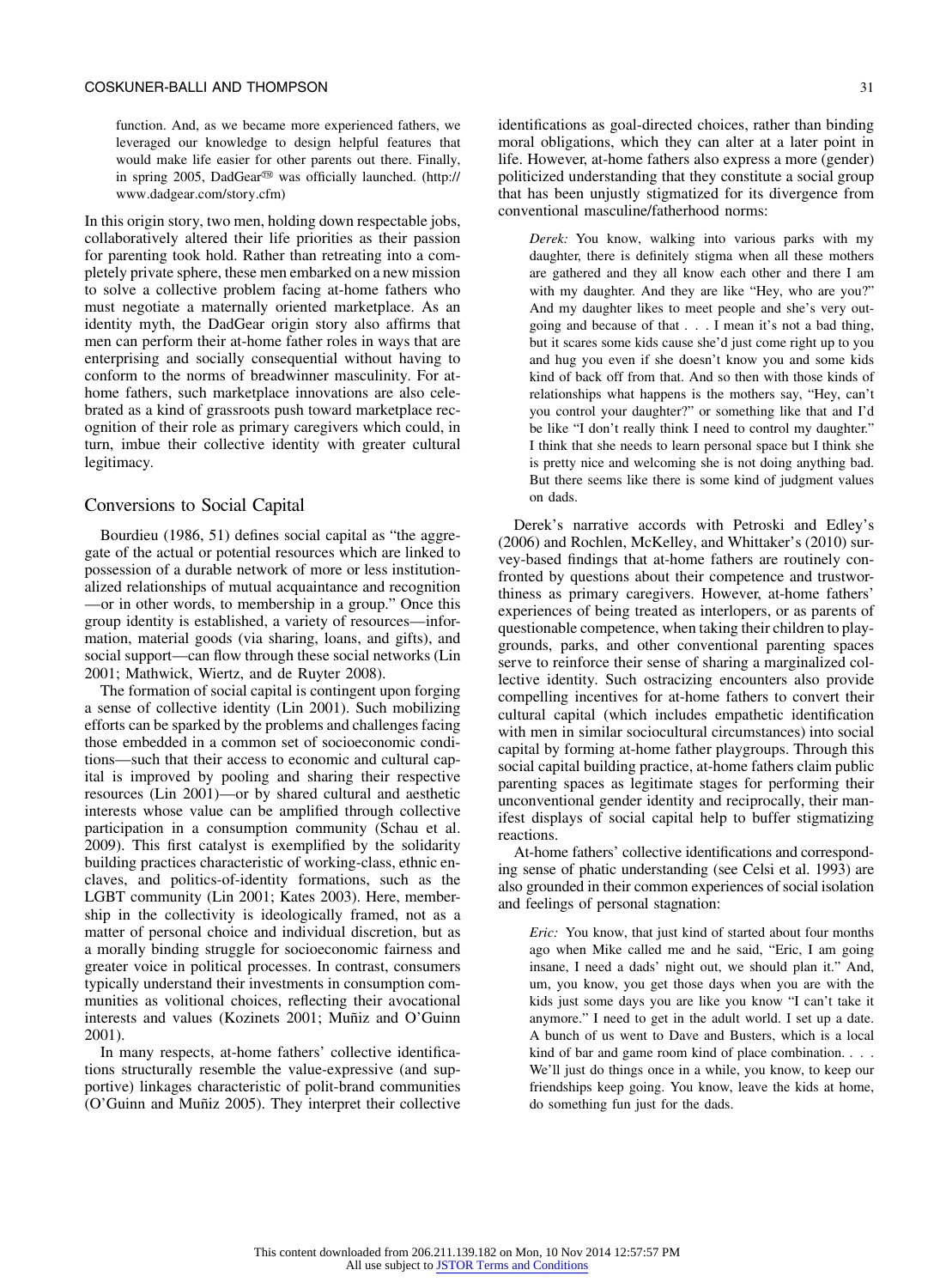Along with Dads' night outs and other planned respites from their domestic responsibilities, these men further allay their feelings of social isolation by engaging in social media interactions with other at-home fathers. These web-based forums such as rebeldad.com, fatherneed.com, and stayathomedad.org provide informational resources, social networking opportunities, and a means to exchange stories, ideas, and solutions to common problems. At-home father blogs contain rich information regarding the daily lives of at-home fathers, their relationships with their children, the brands and products they use in their everyday lives, and photographs and videos documenting their daily routines. Aside from instrumental and social benefits, at-home fathers' participation in these forums provides solidarity building reassurance that their everyday problems, anxieties, and gaps in domestic knowledge are not idiosyncratic failings but instead are collectively shared qualities of their emergent social identity.

McAlexander, Schouten, and Koenig (2002) report that social gatherings strengthen the social ties and feelings of collective identification among those in a consumption community by facilitating face-to-face interactions and the emotional immediacy of shared experiences and bonding rituals. In a manner consistent with this brandfest strategy (Mc-Alexander and Schouten 1998), at-home fathers further cultivate social capital by organizing an annual convention where they can share their experiences and viewpoints. Since its inception in 1995, this yearly event has been organized by a group of volunteer at-home fathers who use online forums to poll other community members about what activities and sessions should be on the convention program. The convention also provides travel funds for at-home fathers who could not otherwise attend the event due to financial limitations.

In the liminal space of this social gathering, at-home fathers step back and reflect on the complexities and dilemmas related to performing a nontraditional gender role. In some cases, these exchanges function as venting rituals through which at-home fathers voice their collectively shared frustrations, such as the stigmatizing reactions they receive in the public sphere. For example, one dad recounted how a passenger on his plane ride to the conference called at-home fathers "a bunch of losers." Another dad told how he was often treated as a persona non grata when taking his children to public parks, lamenting that "moms would talk over me, as if I was not even there." The at-home fathers in attendance bonded over stories about the myriad disapproving and judgmental comments they received from their in-laws. Through these venting rituals, at-home fathers could also rhetorically claim the position of being the enlightened parties and share in identity-affirming proclamations that others (in-laws, moms, other men who are not at-home fathers) "just don't get it" (author field notes).

This convention also builds social solidarity through a fairly recurrent interaction ritual: men new to the at-home father identity describe how their abdication of the breadwinner role, and dependency upon their wives for financial

support, had precipitated varying degrees of self-doubt and emotional distress. In response, more experienced at-home fathers offer comforting rationales such as pointing out that child care and household care made valuable economic contributions to their families, paralleling an argument that feminist advocates have long made with regard to women's domestic labor (Gimenez 1990). In the conference sessions, at-home fathers share advice and information regarding household products and other forms of domestic knowledge —such as how to style their daughters' hair—that have been culturally coded as feminine knowledge and largely foreign to their own gender socialization.

The at-home father convention is also a forum where these men can express frustrations over their lack of recognition by the commercial marketplace and discuss strategies for combating the prevailing marketing assumption that mothers are the primary caregivers (and shoppers for the household). From difficulties in finding an appropriately masculine diaper bag, to reading parental magazines that address the audience as mothers only, to changing diapers in public parks where men's restrooms lack baby care stations, athome fathers share a myriad of examples where they feel marginalized by media, advertising, and major manufacturers who offer few child care products designed for male caregivers:

A large part of my pre-stay-at-home existence was like focused on how I am going to avoid all the girly crap . . . a really good stroller, a diaper bag that you are going to be able to use a lot and not feel ashamed is not the right word but like stupid to walk around with. . . . I ended up getting a bag from Jack Spade, it is called dad's field bag. (Author field notes)

Note to baby-product makers: Alienating half of your potential market is not a right move for you (and frustrating for those of us out here trying to make the point that dads and moms are equally capable of parenting and buying stuff). (Rebel Dad, May 29, 2007, rebeldad.com)

More generally, at-home fathers' stories of being ignored or misunderstood by marketers and of scouring the marketplace for parenting products that are not overtly coded as feminine provide a highly resonant narrative of collective identity. From their standpoint, a lack of marketplace options attuned to their situations not only poses constraints upon their identity project but also signals that the broader culture has yet to confer the cultural recognition and legitimacy they seek.

# Seeking Symbolic Capital (the Quest for Cultural Legitimacy)

From a Bourdieuian standpoint, our cohort of at-home fathers has been socialized into a system of cultural norms and expectations which are indicative of a higher status position in the social hierarchy formed by the intersection of class and gender. In keeping with their habituated dominant group predispositions, at-home fathers are unwilling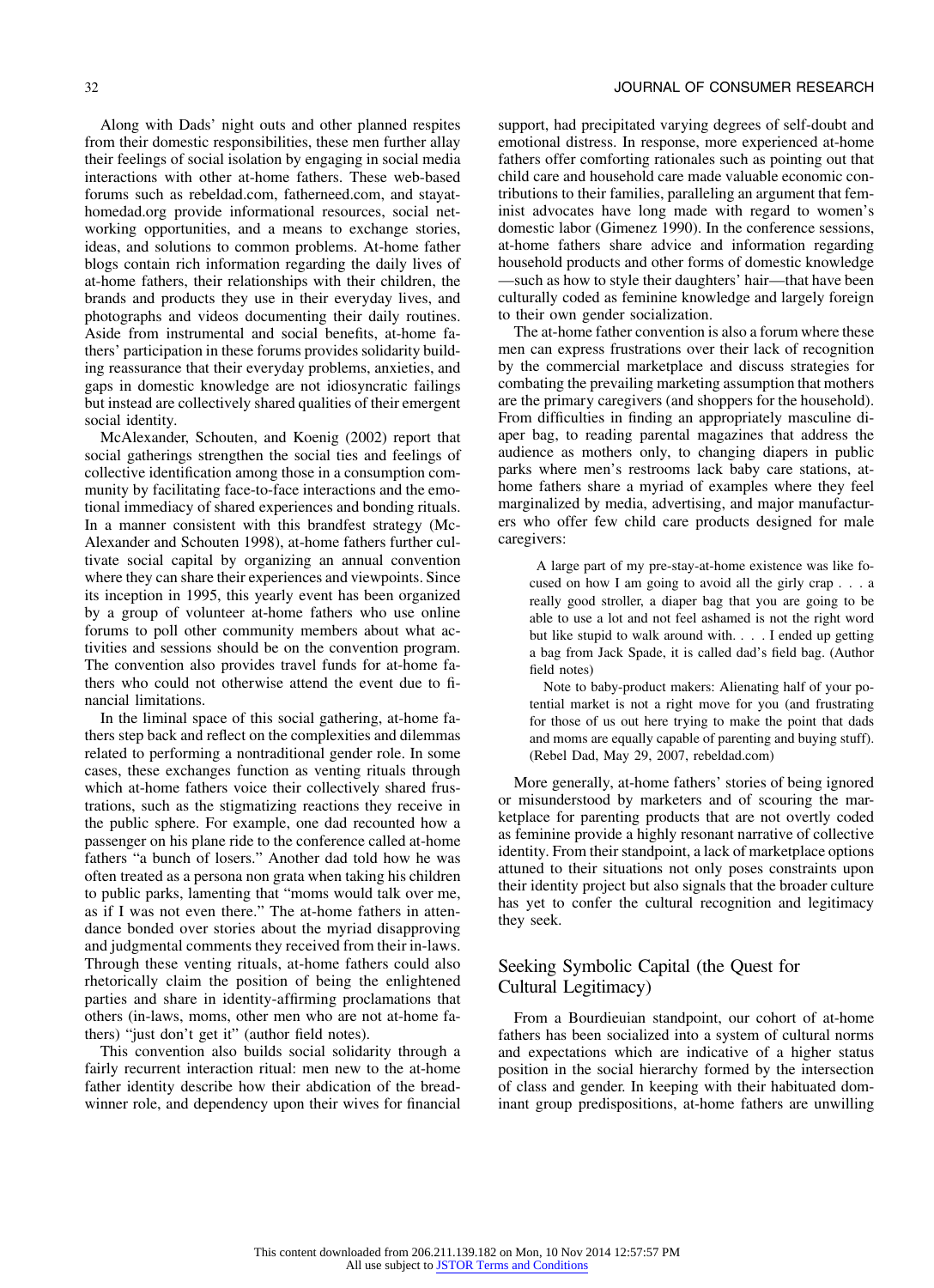to passively accept the marginalizing status quo or to embrace their identity stigma as a martyr-like badge of honor—in a manner akin to Kozinets's (2001) *Star Trek* devotees. Rather, they seek to elevate the status position of their collective identity in hopes that their decisions to become primary caregivers will eventually elicit respect and admiration, rather than ridicule and disparagement.

Each of the capitalizing practices described in the preceding sections constitute indirect means for attaining symbolic capital. By converting their domesticated cultural capital into economic and social capital, at-home fathers gain symbolic resources for reinscribing their collective identity in cultural meanings that can facilitate their collective quest for cultural legitimacy. However, at-home fathers also engage in capitalizing practices that more directly seek to enhance the status value of their investments in the domestic realm. These latter, more direct, capitalizing practices all serve the goal of masculinizing domesticity and, thereby, target a major source of cognitive illegitimacy that plagues their collective identity: the feminizing (and hence emasculating) associations conventionally invoked by their full-time commitment to the domestic realm. These masculinizing practices are (1) resituating their domestic responsibilities in the public sphere; (2) altering the cultural connotations of domesticity through an emphasis on technological acumen and DIY projects; and (3) outsourcing their responsibilities for meal preparation to the commercial marketplace, thereby dissociating their identities from connotations of domestic drudgery and maternal duty.

At-home fathers' first masculinizing practice, in the most pragmatic sense, strategically renders the public spaces of the marketplace, rather than private sphere of the home, as the natural stage for their playful performance of domesticity. Historically, women have often relied upon marketplace resources, particularly department stores, to resocialize domesticity (Leach 1984; Sparke 1995). In reflexive deference to this cultural association between retail spaces and feminine sociability, our at-home fathers shied away from using conventional shopping venues as a pretext for their public excursions. Rather, more ludic oriented outdoor spaces, such as parks, playgrounds, and their own backyards (a domesticated playspace) are far more central to at-home fathers' identities.

Drawing from the cultural codes that frame specific types of commercial spaces as ludic-oriented masculine preserves (Sherry et al. 2004), at-home fathers also gravitate toward theme parks and themed restaurants, where they can place a decidedly masculine stamp on their approach to child care, such as by interjecting a fraternal spirit into their outdoor excursions: "As we left Disneyland, we concluded our day with having another beer at Disney downtown area. Tom told me that having a second beer at the downtown area was a Disney routine to get his parking ticket validated as it costs \$6 per hour after the first hour. By the end of the hour, though, Tom and Andy decided to stay on for another beer" (author field notes).

At-home fathers take pride in letting their children take

more risks in playground settings than they envision moms normally would. They further characterize themselves being more spontaneous and less bound by rigid routines than moms, which they see as generating more opportunities to have fun with their children. In playground settings, at-home fathers actively involve themselves in their children's play: a practice that they also believe sets them apart from mothers who they construe as being more likely to (guardedly) observe from the sidelines. For example, "at a Jump'n Jammin' (an indoor children's playground), mothers sat at the cafeteria section chatting and occasionally attending to their children while they played; the dads' group, on the other hand, went in the cannonball fire area and played with the children and also among themselves as they fired cannons at each other" (author field notes).

Cross (2008) posits that contemporary middle-class men (that is, those having boomer generation parents) have strong cultural predilections to avoid the responsibilities of adult masculinity by living a state of perpetual adolescence through their consumption interests (e.g., video gaming, provocative yet puerile men's magazines such *FHM*, and movies featuring man-boy characters such as Adam Sandler's *Happy Gilmore*). At-home fathers, however, are not fleeing from adult responsibilities through their playful personas. Rather, they have integrated a playful approach, and even moments of childlike exuberance, into the fulfillment of their caregiver role. Through these playful and public gender performances, at-home fathers construct themselves as fun loving and adventurous parents, who are not feminized by domestic responsibilities and who retain a quintessentially masculine, rebellious spirit (Holt and Thompson 2004).

At-home fathers also seek to masculinize their domesticated cultural capital by portraying themselves as adroit users of technology and as skillful DIY practitioners. In the former case, at-home fathers readily discuss how their willingness and capacity to use technological solutions transforms their family scheduling and housework tasks into less burdensome and even enjoyable aspects of their daily routine:

*Joe:* Things like digital cameras and like that I think are important um because you are talking about storing a lot of pictures and saving and backing them up because the stuff can get lost so I look at being a mom a bit different in that regard.

#### *Interviewer:* What do you mean?

*Joe:* Well, meaning I am just thinking of my wife, I think a good computer and a good digital camera is important being a parent, my wife might see not as important.

*Daniel:* I go back to the iPhone again [as his most essential parenting tool] because it's just so much you can do with that. It's got calendars where you save the events for school or whatever is coming up. Shopping, it's got the notes—I put notes into it. You can jot down things that you're shopping for that you need. It provides entertainment for the kids when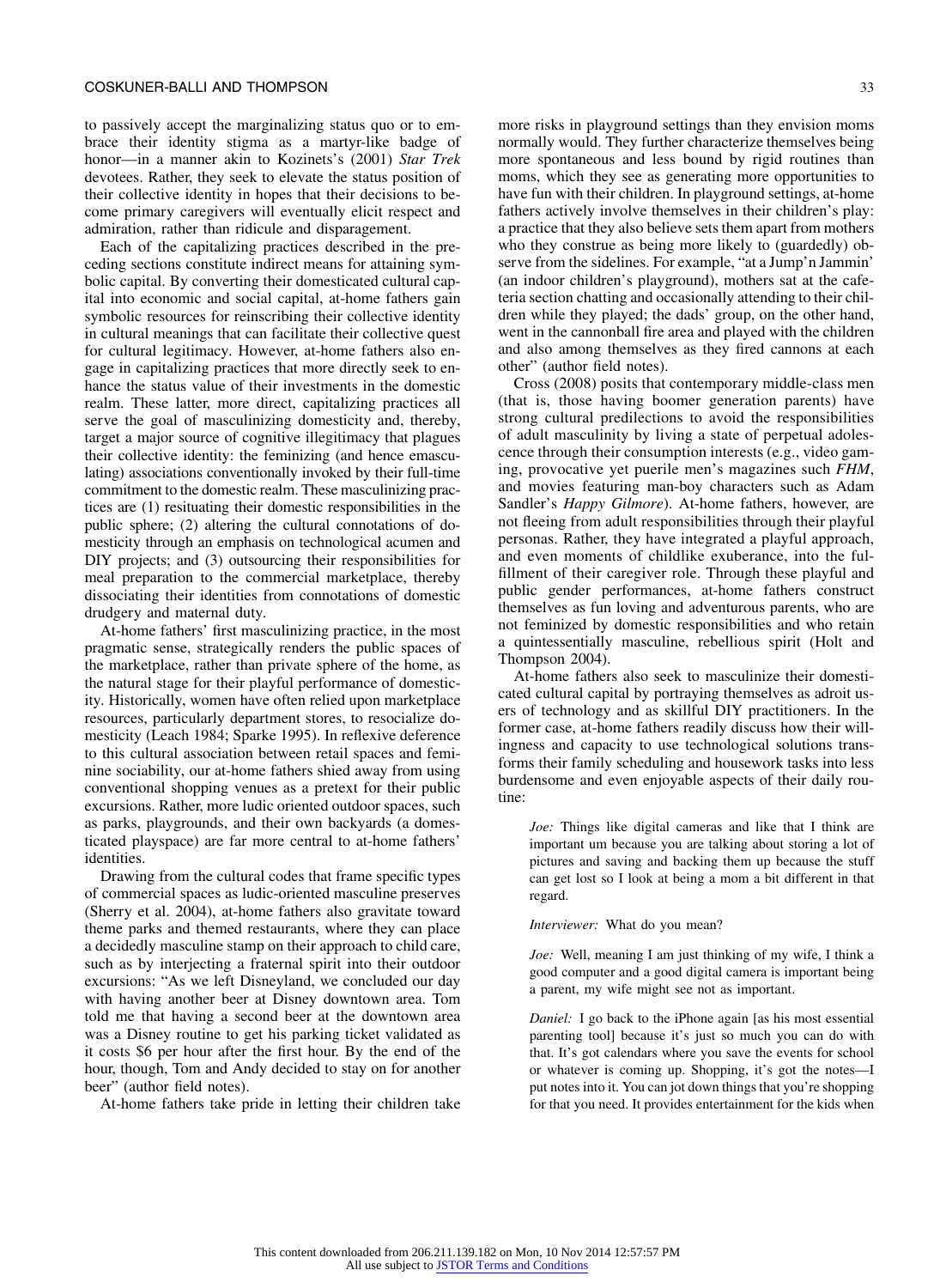need be and it's communication and information, just all the way around. . . . I have many alarms that tell me throughout the week different things to do, to take out the trash to when different schools schedules vary or it's my day to pick up the other kids.

By displaying technical prowess through activities such as digital photography and archiving family photos on image hosting websites such as Flickr (incidentally a very popular workshop topic at the at-home fathers' convention), at-home fathers leverage deep cultural associations between technology and masculine power and control (Cockburn 1985; Holt and Thompson 2004; Kendall 2000). Digital technologies have acquired specific ideological meanings in the postmillennial era that have a particular resonance for athome fathers. In particular, Dempsey (2009) notes a trend in media and advertisements to represent male users of hightech goods as mavericks who defy societal pressures to follow the crowd and, instead, pursue their self-directed, selfactualizing objectives: a salutary ideological construction that at-home fathers have incorporated into their quest for cultural legitimacy.

Similarly, at-home fathers characterize their DIY projects in terms that emphasize creativity and autotelic pleasure (Holt 1998). Hence, their narratives and social media tend to highlight DIY projects that provide entertaining or educational experiences for their children, such as building dollhouses, sandboxes, and other accoutrements of childhood play, rather than those directed toward general maintenance tasks (e.g., plumbing and car repairs):

*Rob:* Lately I have been looking up material to build a dollhouse bookshelf. I can buy one, but I want to build one for her. You know, it comes from me. Something that she can give to her kid and say your grandfather made this. [*Laughs*.] For building material, I used to take Josie to Home Depot. You know, let's go talk to somebody about the kind of material I should be using. So something that is maybe 4-feet tall and 3-feet wide or something that she can keep all her books, keep it in her bedroom or something, you know. . . . I saw one online, like my sister-in-law has one in their living room. I really like the way they have set it up. They have these little kids' chairs, they have those sofa chairs for kids and, um, they have it set up in their living room where they have a couple of those chairs and they have a big giant teddy bear and that's their story area. So that's where they sit down and read stories there. That's kind of what I want for Josie.

In his historical analysis, Gelber (2000) documents the emergence of do-it-yourself projects as a standard practice of suburban fatherhood. According to Gelber, the most prominent cultural rationales for DIY gave little emphasis to monetary savings. Rather, DIY functioned more as a symbolic endeavor through which men enacted the cultural myth of preindustrial artisanship. Through these enactments, men could assuage feelings of lost autonomy that accompanied industrialization and the rise of the bureaucratic workplace while simultaneously providing a gender-ideological appropriate means for them to invest their identities in the domestic sphere.

At-home fathers rework this historical myth in relation to their particular sociocultural position and distinctive ideological conflicts. Rather than functioning as a therapeutic respite from bureaucratic control (an idea inextricably linked to the breadwinner model of masculinity), DIY practices afford these men a pleasurable sense of finite accomplishment akin to completing a project in the workplace. By posting stories and photos about their DIY projects, at-home fathers place these domestic practices into the public sphere, where they can garner status-enhancing recognition and social capital (via sharing) and further build their stocks of masculinized domestic cultural capital. For example, the blogger known as HomeDad kept his fellow at-home dads abreast of how his DIY project of building a chicken coop was progressing by uploading images as the project evolved and asking for feedback from fellow at-home fathers:

A few months ago I hauled home a ton (maybe more) of lumber from a neighbor's deck project that was torn down and rebuilt. My great plans included building a chicken coop with most of the found lumber. Coop 2.0 is going to have a solid roof and sidewalls to keep the rain off of them. It is quite an upgrade from the modified dog kennel that has served as my main coop for a couple of years. . . .

I am now about \$75 into the coop and I think it looks pretty awesome. I still have 15 more feet of wire to stretch on the sides and I need to build a gate and figure out the best latch to use. . . .

If you will please notice, I broke 2 (Two! BOTH!) hammers trying to pry out that nail. . . . Now it looks like I'll be back in the hammer hunt before I tackle the chicken coop building project.

Comment: Buy an Estwing. It will be the last hammer you buy for the rest of your life, at least, until your son steals it to build a loft in his dorm room. Family owned, made in America, one piece forged steel head and shaft. (HomeDad, August 7–12, 2011, rebeldad.com)

Through DIY practices, at-home fathers craft a tangible and enduring record of their productive capabilities and derive satisfaction from a completed, autotelic task—twin characteristics that stand in marked contrast to the transient, taken-for-granted and the "never finished" qualities of many forms of domestic labor (Strasser 1982). Like their suburban, breadwinner predecessors, at-home fathers' DIY projects serve to integrate a masculinizing ideal of artisanship (Holt and Thompson 2004) into their domestic responsibilities. For at-home fathers, however, this artisan ideal provides a symbolic means of drawing a masculinizing (and presumably legitimating) distinction to prevailing cultural conceptions of maternal solicitude.

At-home fathers' third strategy for masculinizing their domesticated cultural capital ideologically frames meal provision (and by implication provisional shopping) as a mere necessity that is secondary to their primary caregiving responsibilities and, hence, a tertiary aspect of their collective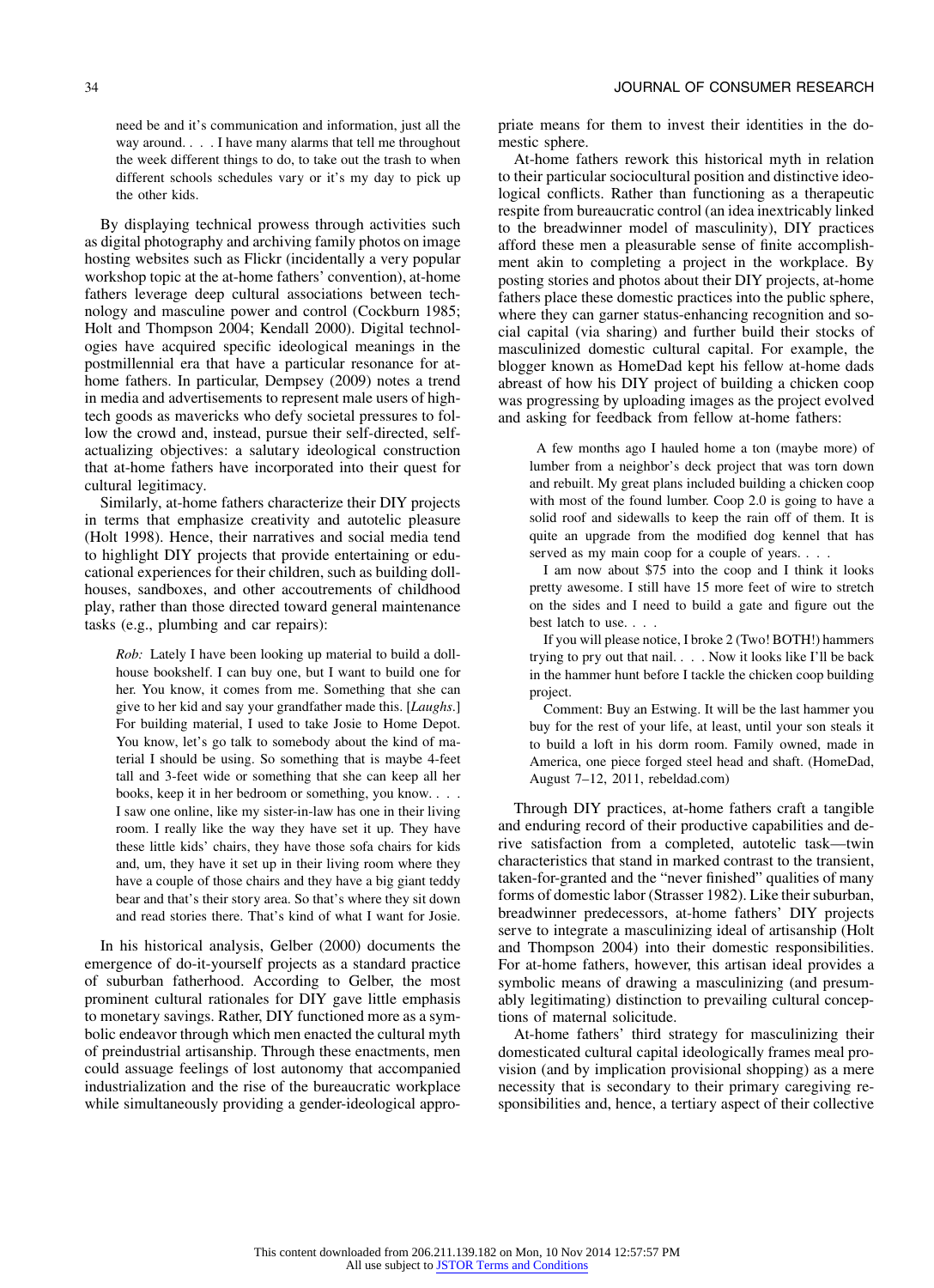#### COSKUNER-BALLI AND THOMPSON 35

identity. In the manner of a self-perpetuating family myth (Hochschild 1989), our participants often use their activity dense, on-the-go style of parenting as a ready-made justification for outsourcing their cooking responsibilities to the market:

*Tom:* So I cook at least once or twice a week. It is pretty sad to say considering that is my thing but I am also doing taking the kids a lot of places so that is which I am just understanding in this conversation that I see stepping back, that's why I am not doing much cooking. I am not having the time. By the time I am done with the day it is 5 o'clock, it is too late to start cooking.

*Interviewer:* What do you have for dinner then?

*Tom:* We go out. I'll go get Chinese food, or sometimes we go out and eat at a nicer place and I cannot stand fast food but we do that too you know. That is I guess what we need is a cook.

While taking pride in their thrift-oriented contributions to their households, when it comes to meal preparation, athome fathers readily engage in a seemingly contradictory practice of purchasing market services to substitute for their own domestic labor. Yet this comparatively uneconomical propensity makes ideological sense given that few aspects of domesticity carry stronger feminine connotations than meal preparation and cooking from scratch (Miller 1998; Thompson 1996).

Several of our participants are enthusiastic consumers of Dream Dinners, a commercial service that allows them to assemble meals from premade dishes, which can then be stored in their freezers and taken out when needed. For others, Trader Joe's frozen entrées are staple items which they value for being good buys and healthy quick meal options. Regardless of their specific marketplace solutions, almost all the at-home fathers in our sample sought to minimize the time spent cooking using the rationale that they wanted to have time for more important and rewarding activities.

Unlike the labor-intensive, nurturing, emotionally vested cooking associated with femininity and caring motherhood (Brunsdon 2006; Miller 1998), at-home fathers construe food preparation as a necessary segue between more self-relevant activities with their children that can be outsourced (invoking an executive decision maker ideal). Whereas professional working mothers often struggle with pangs of guilt when taking time-saving short cuts to meal preparation (Moisio, Arnould, and Price 2004; Thompson 1996), at-home fathers express no such reservations, and, instead, interpret cooking as a practical problem to be efficiently solved:

*Bryce:* I've got pretty fast at making dinners and stuff like that. If a dinner takes more than 10 minutes it is probably something I'll not make for my son. . . . Sometimes he'll say he wants chicken nuggets and I am like where do you get chicken nuggets. I got some at Trader Joe's [*laughs*] oven roasted, white meat, no preservative chicken nuggets. So you

know that's something I don't cook but if you can find in at Trader Joe's it is a good substitute.

Although everyday cooking carries feminine connotations, fun, leisure-oriented cooking in the public sphere, as exemplified by the family barbecue, orchestrated by dads wielding oversized cooking implements, has been culturally constructed as a masculine purview, quite distinct from motherly meal preparation (Kimmel 1997). At-home fathers use these fun-oriented, market options to construct symbolic boundaries between the real (i.e., feminine) cooking that moms do and their own masculinized way of performing this household act. In the following passage, Scott discusses how he has melded his love for fast food with his family meal-preparation responsibilities, giving rise to a hedonic and convenience-oriented approach that he directly contrasts to his wife's focus on nutrition and well-balanced diets:

I'll go there [grocery store] and I'll take my son with me or I'll ask him what kind he likes, which kind of pisses my wife off because "why do you ask them what they like before you cook for them?" I say, "I don't care what they eat; if it's something they like to eat I don't sit and look at the carbs or whatever." [*Wife says*], "You guys eat garbage" or "you guys are only happy when you eat out" or "why do you buy this junk for them?" I said, "that's what they like." If they were lazy and just sat on their butt and didn't do anything then maybe I'd have a little bit more concern, but they burn off everything that they eat. . . . It was always easier to feed them something simple, throw it in the microwave and give it to them than to make fresh stuff, so I didn't have to put too much effort. I still look for the easiest way, not the healthiest way but it's the easiest way.

Daniel and Eric are our only two participants who express an overt interest in cooking. In their identity narratives, grocery shopping and meal preparation are means to experience an adventuresome culinary cosmopolitanism. Eric, who dreams of eventually starting a new career in the art world, views cooking as an outlet for his creative impulses. He is constantly on the lookout for interesting recipes, subscribes to cooking magazines, and purchases high-end kitchen products such as an Oxo mango splitter and Les Creuset Dutch oven. Daniel, a former graphic designer, regards cooking as a potential future career and, more immediately, as a way to integrate cosmopolitan variety into his daily routine, as he continually experiments with Mediterranean, Asian, Middle Eastern, and fusion cuisines.

Rather than dissociating their identities from the acts of provisional shopping and cooking for the family (see Brunsdon 2006; Miller 1998) in the manner of our other participants, Eric and Daniel have, instead, embraced cooking as a means to acquire culinary capital, a particular form of cultural capital that is now widely popularized through cooking-oriented shows and television networks, plus a gamut of other foodie media. As a province of the HCC world of haute cuisine and celebrity chefs, culinary capital is readily converted into status enhancing forms of symbolic capital. For these at-home fathers, however, their cultivation of cu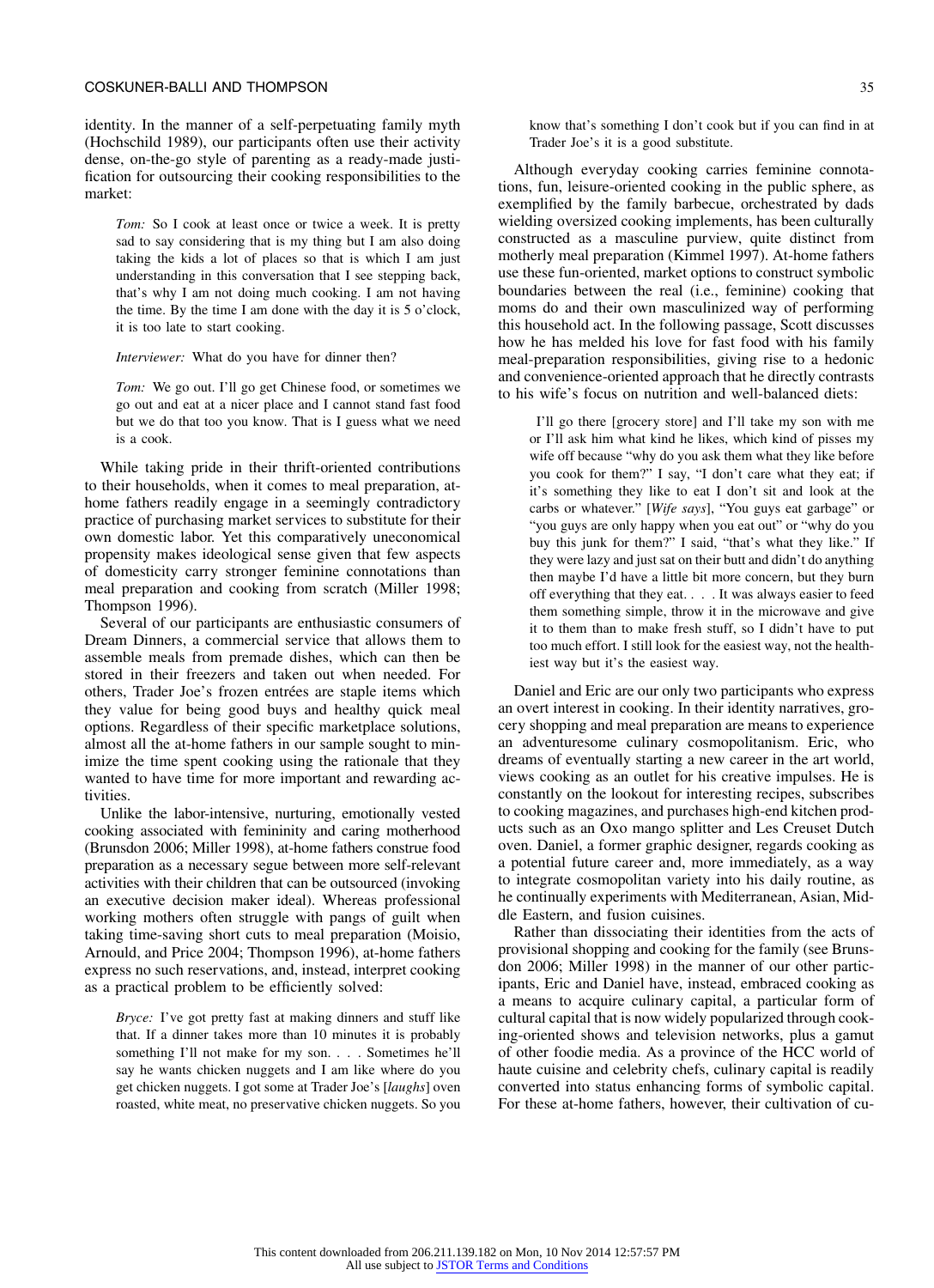linary capital goes beyond HCC status signaling. It reframes the domesticated act of cooking as a practice of personal enrichment and forges symbolic connections to the ideals of public/career recognition and achievement.

#### **DISCUSSION**

Pierre Bourdieu's driving theoretical agenda was to explicate the subtle ways in which the enduring influences of primary socialization, and their corresponding endowments of cultural capital, perpetuated dominant groups' status advantages over subordinate ones (Calhoun 1993). Sociologically oriented consumer research building on Bourdieu's theoretical legacy has extensively documented how consumption practices and expressions of consumer tastes reproduce status distinctions between higher and lower cultural capital consumers and has identified myriad structural forces that disadvantage LCC consumers when they attempt to gain status in social fields favored by more socioeconomically dominant class factions (Allen 2002; Bernthal, Crocket, and Rose 2005; Henry 2005; Üstüner and Holt 2007, 2010; Üstüner and Thompson 2012).

We extend and enrich this research stream by analyzing an emergent segment of consumers who, in response to shifting socioeconomic conditions, have adopted a new social role that is structurally inconsistent with their primary socialization (and endowed stocks of cultural capital) and, furthermore, that entails significant investments in subordinate forms of cultural capital. Our analysis brings to light previously undertheorized status implications that derive from consumers' acquisitions of subordinate cultural capital. In particular, we identify a domain of consumption practices —capitalizing consumption practices—that are undertaken by consumers who have made identity investments in subordinate forms of cultural capital and who are seeking to increase the conversion rates and status values of these acquisitions.

The interrelated concepts of subordinate cultural capital and capitalizing practices can illuminate new aspects of status competitions and social distinctions. As a case in point, let us consider Üstüner and Holt's (2010) comparative study of upper-class Turkish women who respectively possess higher and lower levels of cultural capital. They find that LCC elites confine their consumption and lifestyle fields to a Turkish context, only embracing global brands and products after they have been indigenized by Turkish celebrities and opinion leaders. In contrast, HCC Turkish elites' consumption practices are driven by cosmopolitan goals and their brand choices, vacation preferences, home décor, and aesthetic and fashion tastes are shaped by trends adopted by other elites in the global consumer epicenters of Western Europe and North America.

A paradoxical aspect of Ustuner and Holt's (2010) findings, however, is that the HCC faction reports a pronounced sense of insecurity in their tastes as well as frustrated status goals, owing to their dominated position in the Westernized field of global elite consumption. Conversely, the LCCs remain relatively content in their localized status games

(which routinely affirm their privileged social position). In these localized fields, they can also draw identity value from invidious comparisons to their HCC counterparts, who are denounced as Western wannabes who lack proper appreciation and respect for Turkey's rich cultural heritage. Ustüner and Holt (2010, 53) explain this paradox by noting that HCC elites' educational and formative socialization has conditioned them to view a Westernized (cosmopolitan) lifestyle as an aspirational ideal. Accordingly, they have embarked on a lifelong quest to cultivate Westernized cultural capital and "to transform their habitus-instilled [Turkish] tastes."

Ustüner and Holt's  $(2010)$  insights can be further enriched by taking into account that globalized forms of cultural capital are the dominant form in the transnational economy whereas the parochial cultural capital, venerated by LCC Turkish elites, is the subordinate form (see Bardhi et al. 2012; Sassen 2002; Thompson and Tambyah 1999). HCC elites build their stocks of dominant cultural capital by sending their children to be educated—at least for some part of their academic careers—at respected European and North American institutions; traveling to well-known vacation spots and cultural epicenters in the West, and becoming relatively fluent in the tastes and cultural practices of Western elites. Through these acquisitions, HCC elites (and most particularly their children) are enabling themselves to more effectively compete for economic resources in the global economy and to gain membership in elite transnational networks that function as key circuits of economic and political power (Sassen 2006). In contrast, the LCC elites can be seen as engaging in capitalizing practices that aim to buttress the status value of their indigenized cultural capital. While clearly engaged in a status competition with the HCC faction, per Üstüner and Holt's  $(2010)$  account, they are also confronting pending threats posed by Turkey's steady integration into the global economy and the rapidly expanding number of global flows that are reshaping the nation's socioeconomic landscape. While HCC elites may suffer from self-doubts about how appropriately they can enact their acquisitions of dominant globalized cultural capital, they are, in the long run, better positioned to sustain their elite status in a world of transnational socioeconomic connections.

Our focus on subordinate versus dominant forms of cultural capital further illuminates some key interrelationships between sociocultural status and gendered forms of cultural capital. Bourdieu's writings have primarily dealt with issues of social class and have informed consumer research on lifestyle, habitus, taste, and consumer choice (Allen 2002; Arsel and Thompson 2011; Holt 1998). As increasingly recognized by feminist researchers, Bourdieu's social theory offers useful conceptual tools for analyzing the social performance of gender identities and the gendered status distinctions which they produce (e.g., McNay 2000; Reay 2004; Skeggs 1997). While social class differences have been the most widely noted and analyzed dimensions of social status games, consequential symbolic distinctions are also structured by gender norms and ideals (McCall 1992). From this standpoint, gender performances manifest a form of em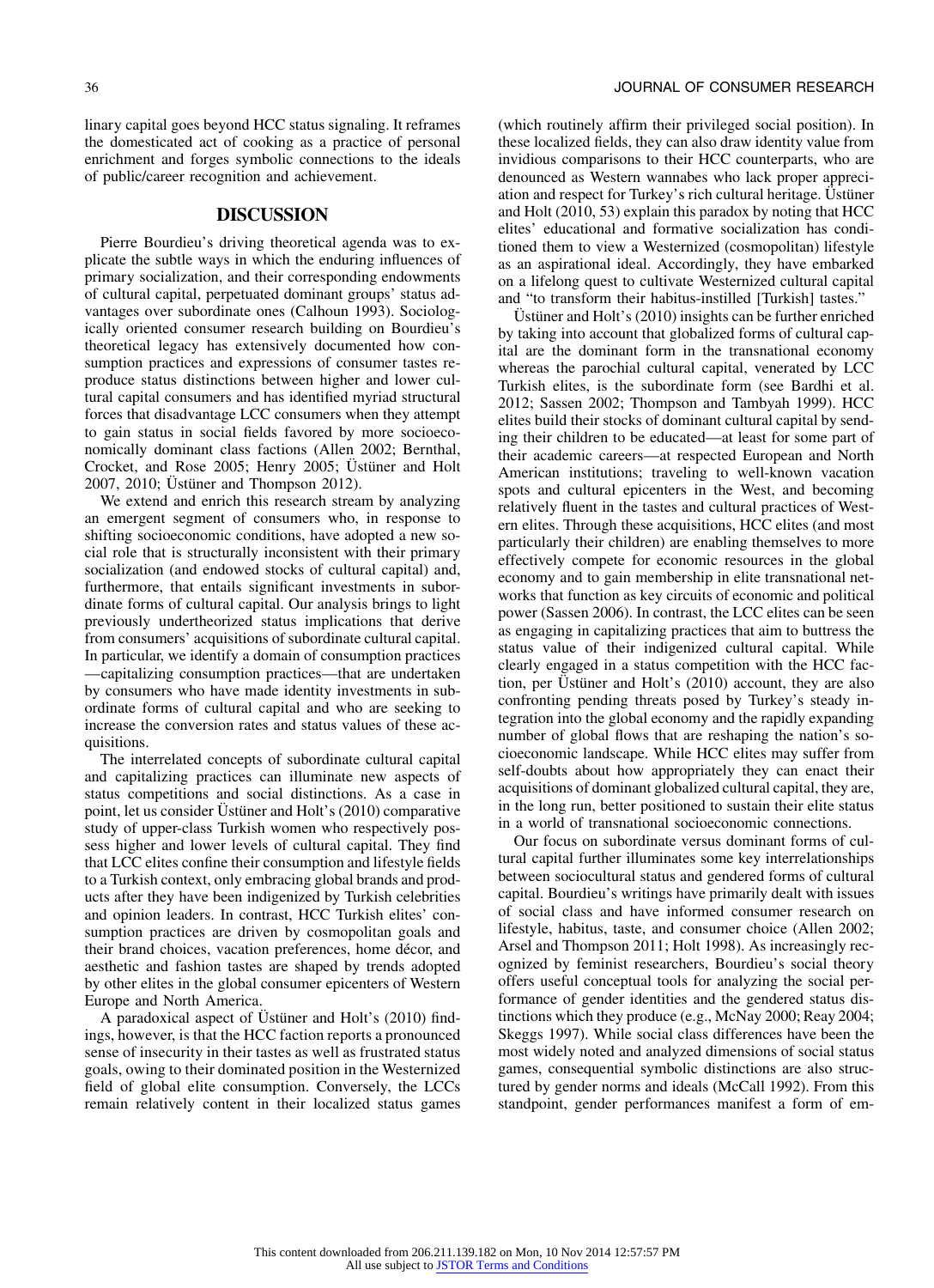bodied cultural capital that can function as an asset or a liability in different markets (i.e., the labor market, the marriage market, educational market; Hakim 2010).

Skeggs (1997) addresses this relationship between social status and marginalized gender identities in her ethnography of young adult white working-class women living in Britain. She finds that these women tacitly understood that their socioeconomic marginalization was being perpetuated by an invidious gender distinction between bourgeois womanhood (encoding meanings of elegance, refinement, and controlled eroticism) and working-class femininity (with its connotations of coarseness, crudeness, and sexual promiscuity). Accordingly, they ardently sought to incorporate symbols of respectability into their performance of gender—via elaborate reworkings of their bodies, clothes, and homes—in hopes that these investments would generate status-enhancing symbolic value, thereby improving their career and marriage prospects.

In a parallel fashion, at-home fathers experience their marginalized gender identity as a status liability and as a source of social stigma. Whereas the women in Skeggs's (1997) ethnography were a marginalized group who made investments in dominant forms of cultural capital, the ranks of at-home fathers are largely constituted by members of a dominant social group (i.e., college educated white males) who have made identity investments in a subordinate form of cultural capital, linked to domesticity, femininity, motherhood, and economic undervaluation. To circumvent the status losses and stigmas posed by their lifestyle choices, at-home fathers attempt to legitimate a gender identity that exists in the cultural and ideological spaces between masculine breadwinner norms and feminine norms of maternal devotion.

At-home fathers' consumption practices draw moral authority from contemporary gender ideologies that encourage fathers to become more fully engaged in the emotional and social facets of parenting (and family life; Coltrane and Adams 2008). To further combat the feminizing connotations historically associated with domesticity, they also appropriate the cultural model of rebellious masculinity (Holt and Thompson 2004). Through their collective veneration of a rebel dad persona, at-home fathers portray themselves as a gender vanguard who is breaking free from the constraining mandates of breadwinner masculinity and as paving the way for other (middle-class) men to enact a more rewarding and socially redeeming model of masculinity and fatherhood.

At-home fathers' gender performances also showcase some unique relationships between gendered cultural capital and social capital. In *Masculine Domination*, Bourdieu (2001) discusses how Kabyle women's gendered dispositions help their families accrue economic, cultural, and social capital by displaying appropriate cultural tastes and managing and strengthening kinship ties. In her work on Italian American families, Di Leonardo (1987) similarly notes that women play a pivotal role in producing and reproducing social capital (e.g., creating bonds between men that serve to enhance

their families' social position). In the case of at-home fathers, their skills at creating social capital are not directed at garnering more resources for their families per se but rather toward a broader goal of legitimating their collective identity.

Our findings also harbor implications for prior research on the myriad ways in which consumers cope with stigmatizing associations that derive from a marginalized identity position or participation in consumption activities that are deemed to be in some way deviant (Adkins and Ozanne 2005; Argo and Main 2008; Arsel and Thompson 2011; Henry and Caldwell 2006; Kozinets 2001; Muñiz and Schau 2005; Sandikci and Ger 2010). This body of work has primarily developed along two theoretical trajectories. The first highlights the passing strategies (Goffman 1986) that consumers use to hide discrediting information about their identities from public view, such as when older consumers refuse to acknowledge their eligibility for senior citizen discounts (Tepper 1994) or when low-literate consumers rely on coping strategies and compensatory heuristics to appear literate (Adkins and Ozanne 2005). The second addresses consumers who actively and publicly participate in consumption communities that are deemed, by the broader society, to deviate from the prevailing cultural norms and, hence, become subject to discrediting or stigmatizing associations (Arsel and Thompson 2011; Kates 2002; Kozinets 2001; Muñiz and Schau 2005; Sandikci and Ger 2010; Schouten and McAlexander 1995). Unlike passing strategies where consumers seek to mask their deviance from mainstream norms, these latter cases tend to be characterized by in-group valorizations of their members' divergence from mainstream sensibilities and standards, often through the appropriation of antiestablishment discourses.

At-home fathers' capitalizing practices, however, seek sociocultural legitimacy in ways that differ from both passing strategies and countercultural rebukes to mainstream standards of normalcy and acceptability. While at-home fathers challenge dominant cultural norms of breadwinner masculinity (Holt and Thompson 2004), they are not masking their identities—such as pretending to others that they are only caring for their children on their off-day from work—nor is their collective identity oriented around a goal of maintaining symbolic distinctions to the societal mainstream, as observed in punk, rave, biker, hipster, and gay subcultures (Arsel and Thompson 2011; Fox 1987; Kates 2002; Schouten and McAlexander 1995; Thornton 1996). On the contrary, at-home fathers are aggressively pursuing recognition by and acceptance from mainstream institutions, with a particular emphasis on the mass market and iconic household and family-oriented brands. Accordingly, our sample of athome fathers vigilantly watch for mass media representations and advertisements (particularly those involving national brands) that positively acknowledge their collective identity (although frequently couched in an ironic tone of "it's about time"). They interpret these intermittent moments of recognition as nascent signs that they are gaining, albeit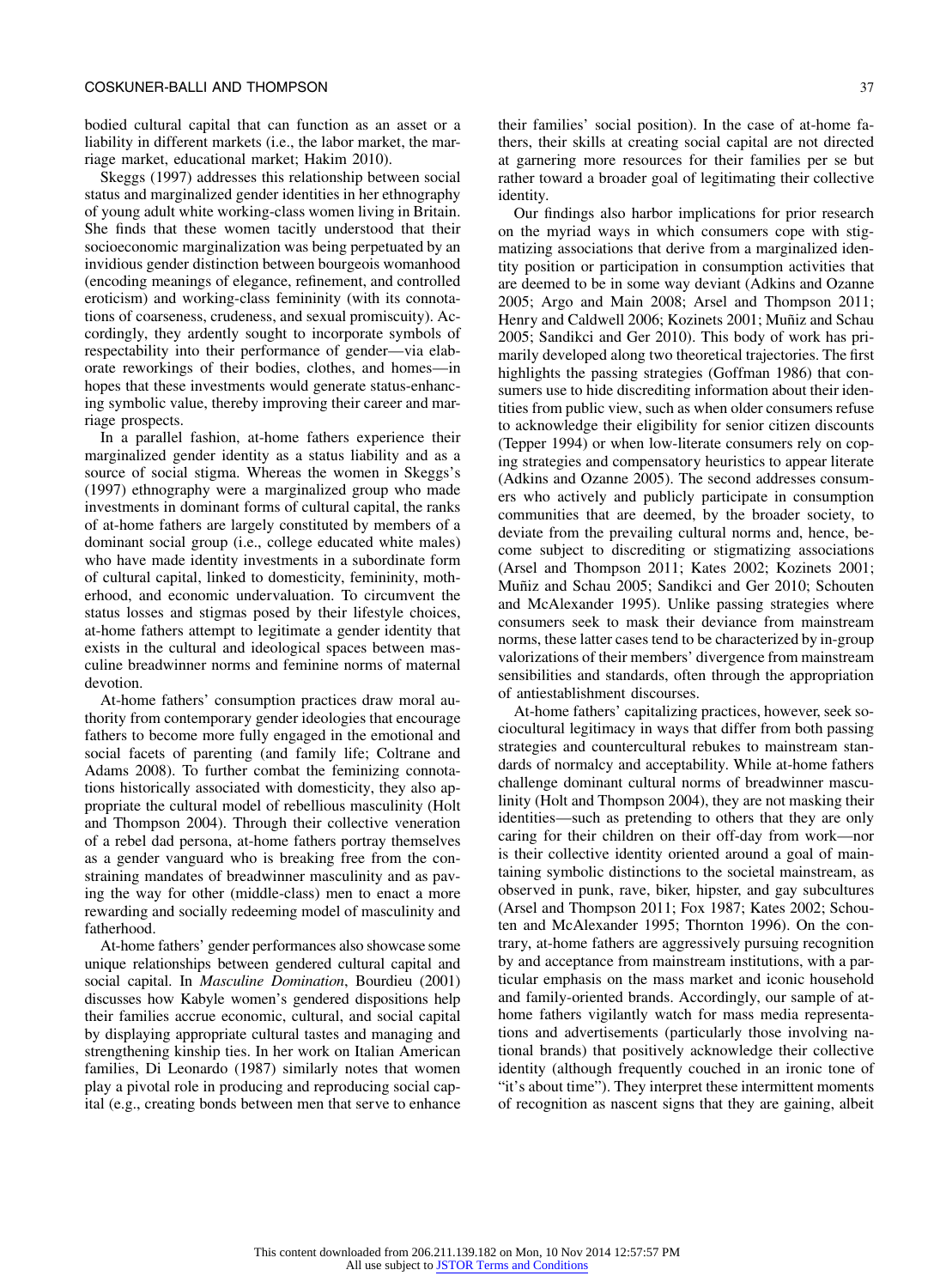slowly, normative legitimacy in the commercial marketplace.

Consumer researchers have, in recent years, shown an increasing interest in the relationships between the marketplace and the social construction of legitimacy. Kates (2004) discusses how corporate actions that are deemed as supporting the interests of the gay community led to enduring perceptions of brand legitimacy among that consumer collectivity. Humphreys (2010) details how historical confluences among political, economic, and sociocultural forces have generated legitimating representations of casino gambling that were propagated through mainstream news media. In both these cases, the analytic focus is on how marketplace resources and practices attain an aura of legitimacy among particular segments of society at large. Sandikci and Ger (2010) take a different tack in showing how marketplace institutions (e.g., retailers, fashion designers, media, and restaurants) catering to the growing ranks of middle and upper middle class *tesettür* women have supported this social class/ gender faction's collective project of destigmatizing Islamist veiling practices.

Unlike the case of *tesettür* women, at-home fathers currently do not have the critical mass needed to attract the attention of major advertisers nor do they draw cultural authority from a broader sociopolitical movement. Furthermore, they also lack legitimating ideological connections to career achievement, public-sphere recognition, and economic wherewithal that are manifest in the field of professional careers. However, at-home fathers strive to compensate for these limitations by investing in economic, social, and symbolic resources that support their collective identity goals (Sewell 1992). At-home fathers leverage operant resources (domestic skills that distinguish them from at-home moms, social networks, cultural forums) and operand resources (alternative market products, savings through thrift) toward their goal of market legitimation (Arnould, Price, and Malshe 2006). The configuration of consumers' resources toward creating preferred cultural schemas is linked to their structurally formed capacities to work in creative and innovative ways and their ability to "reinterpret and mobilize an array of resources in terms of cultural schemas other than those that initially constituted the array" (Sewell 1992, 19). At-home fathers' capitalizing consumption practices evince this kind of mobilization as they seek to recalibrate prevailing socioeconomic valuations of their subordinate cultural capital in ways that also serve their collective quest for cultural legitimacy.

## **REFERENCES**

- Adkins, Natalie Ross, and Julie L. Ozanne (2005), "The Low Literate Consumer," *Journal of Consumer Research*, 32 (June), 93–106.
- Allen, Douglas E. (2002), "Toward a Theory of Consumer Choice as Sociohistorically Shaped Practical Experience: The Fits Like a Glove (FLAG) Framework," *Journal of Consumer Research*, 28 (March), 515–32.
- Argo, Jennifer J., and Kelley J. Main (2008), "Stigma by Asso-

ciation in Coupon Redemption: Looking Cheap because of Others," *Journal of Consumer Research*, 35 (December), 559–72.

- Arnould, Eric J., Linda L. Price, and Avinash Malshe (2006), "Toward a Cultural Resource-Based Theory of the Consumer," in *The Service-Dominant Logic of Marketing: Dialog, Debate, and Directions*, ed. Robert F. Lusch and Stephen L. Vargo, Armonk, NY: M. E. Sharpe, 91–104.
- Arsel, Zeynep, and Jonathan Bean (2012), "Taste Regimes and Market-Mediated Practice," *Journal of Consumer Research*, electronically published June 14, [http://www.jstor.org/stable](http://www.jstor.org/stable/10.1086/666595) [/10.1086/666595.](http://www.jstor.org/stable/10.1086/666595)
- Arsel, Zeynep, and Craig J. Thompson (2011), "Demythologizing Consumption Practices: How Consumers Protect Their Field-Dependent Capital from Devaluing Marketplace Myths," *Journal of Consumer Research*, 37 (February), 791–806.
- Askegaard, Søren, and Jeppe Trolle Linnet (2012), "Towards an Epistemology of Consumer Culture Theory: Phenomenology and the Context of Context," *Marketing Theory*, 11 (4), 381–404.
- → Bardhi, Fleura, and Eric J. Arnould (2005), "Thrift Shopping: Combining Utilitarian Thrift and Hedonic Treat Benefits," *Journal of Consumer Behavior*, 4 (4), 1–11.
- Bardhi, Fleura, Giana M. Eckhardt, and Eric J. Arnould (2012), "Liquid Relationships to Possessions," *Journal of Consumer Research*, 39 (October), 519–29, [http://www.jstor.org/stable](http://www.jstor.org/stable/10.1086/664037) [/10.1086/664037.](http://www.jstor.org/stable/10.1086/664037)
	- Baylies, Peter, and Jessica Toonkel (2004), *The Stay-at-Home Dad Handbook*, Chicago: Chicago Review Press.
- Bernthal, Matthew J., David Crockett, and Randall L. Rose (2005), "Credit Cards as Lifestyle Facilitators," *Journal of Consumer Research*, 32 (June), 130–45.
	- Boltanski, Luc, and Eve Chiapello (2005), *The New Spirit of Capitalism*, New York: Verso.
- Bolzendahl, Catherine I., and Daniel J. Myers (2004), "Feminist Attitudes and Support for Gender Equality: Opinion Change in Women and Men, 1974–1998," *Social Forces*, 83 (December), 759–90.
	- Bourdieu, Pierre (1977), *Outline of a Theory of Practice*, trans. Richard Nice, Cambridge: Cambridge University Press.
	- ——— (1984), *Distinction: A Social Critique of the Judgment of Taste*, London: Routledge & Kegan Paul.
	- ——— (1986), "The Forms of Capital," in *Handbook of Theory: Research for the Sociology of Education*, ed. John Richardson, New York: Greenwood, 241–58.
	- ——— (2001), *Masculine Domination*, Stanford, CA: Polity Press.
	- Bourdieu, Pierre, and Jean-Claude Passeron (1977), *Reproduction in Education, Society and Culture*, London: Sage.
	- Bourdieu, Pierre, and Loic J. D. Wacquant (1992), *An Invitation to Reflexive Sociology*, Chicago: Chicago University Press.
- Braun, Michael, Noah Lewin-Epstein, Haya Stier, and Miriam K. Baumgärtner (2008), "Perceived Equity in the Gendered Division of Household Labor," *Journal of Marriage and Family*, 70 (December), 1145–56.
- Breen, Richard, and Lynn Prince Cooke (2005), "The Persistence of the Gendered Division of Domestic Labour," *European Sociological Review*, 21 (February), 43–57.
- Brescoll, Victoria L., and Eric Luis Uhlmann (2005), "Attitudes toward Traditional and Nontraditional Parents," *Psychology of Women Quarterly*, 29 (4), 436–45.
	- Brunsdon, Charlotte (2006), "The Feminist in the Kitchen: Martha, Martha and Nigella," in *Feminism in Popular Culture*, ed.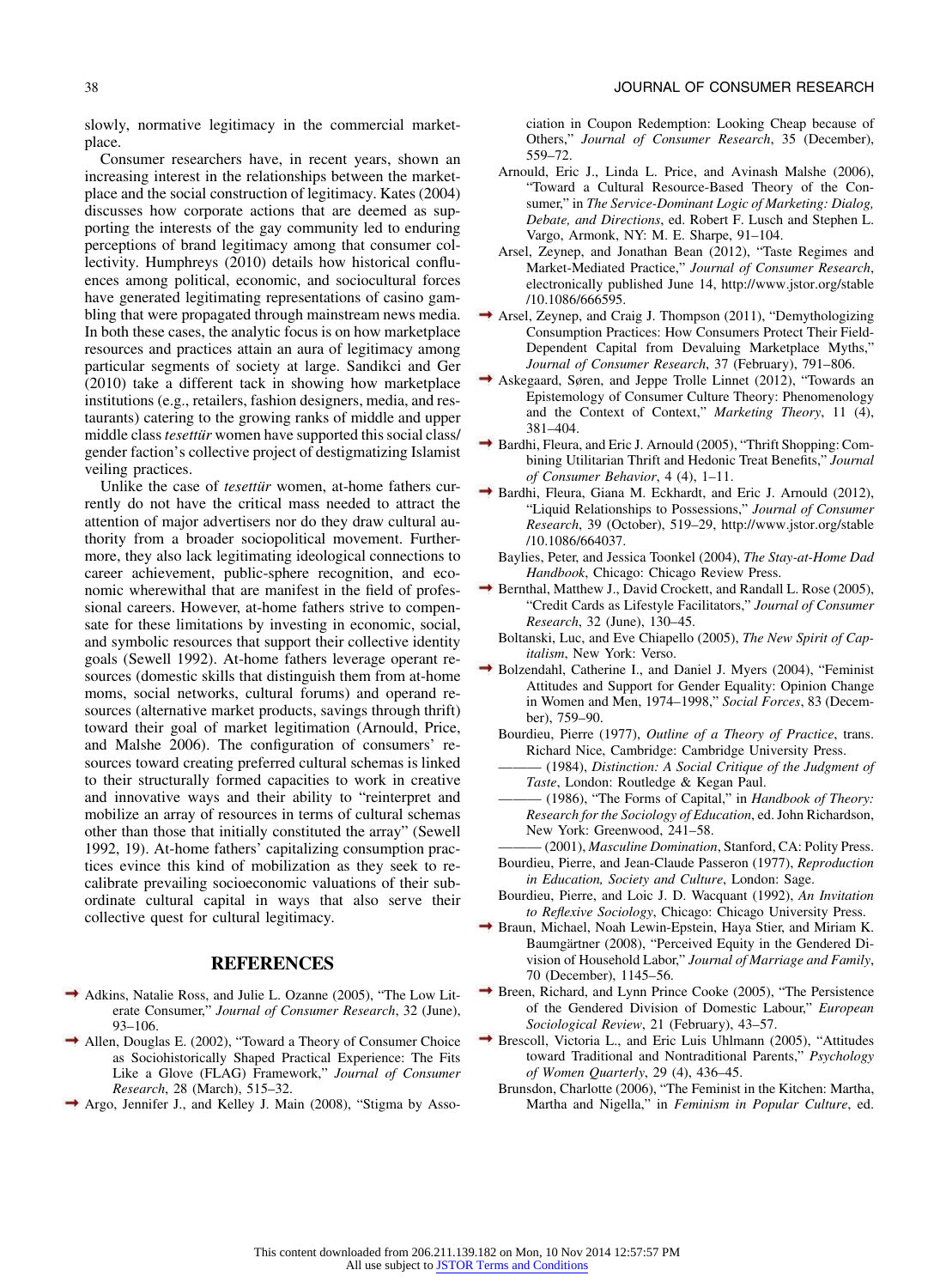Joanne Hollows and Rachel Moseley, New York: Berg, 41– 56.

- Calhoun, Craig (1993), "Habitus, Field, and Capital: The Question of Historical Specificity," in *Bourdieu: Critical Perspectives*, ed. Craig Calhoun, Edward LiPuma, and Moishe Postone, Chicago: University of Chicago Press, 61–88.
- Carter, Prudence L. (2003), "'Black' Cultural Capital, Status Positioning, and Schooling Conflicts for Low-Income African American Youth," *Social Problems*, 50 (1), 136–55.
	- Casper, M. Lynne, and Suzanne M. Bianchi (2002), *Continuity and Change in the American Family*, Thousand Oaks, CA: Sage Publications.
- Celsi, Richard L., Randall L. Rose, and Thomas W. Leigh (1993), "An Exploration of High-Risk Leisure Consumption through Skydiving," *Journal of Consumer Research*, 20 (June), 1–23.
	- Chidester, David (2005), *Authentic Fakes: Religion and American Popular Culture*, Berkeley: University of California Press.
	- Cockburn, Cynthia (1985), *Machinery of Dominance: Women, Men and Technical Know-How*, London: Pluto Press.
	- Coltrane, Scott (1996), *Family Man: Fatherhood, Housework and Gender Equity*, New York: Oxford University Press.
	- (2000), "Research on Household Labor: Modeling and Measuring the Social Embeddedness of Routine Family Work," *Journal of Marriage and the Family*, 62 (4), 1208– 33.
	- Coltrane, Scott, and Michelle Adams (2008), *Gender and Families*, Lanham, MD: Rowman & Littlefield.
- Commuri, Suraj, and James W. Gentry (2005), "Resource Allocation in Households with Women as Chief Wage Earners,' *Journal of Consumer Research*, 32 (September), 185–95.
- Connell, R. W., and James Messerschmidt (2005), "Hegemonic Masculinity: Rethinking the Concept," *Gender and Society*, 19 (December), 829–59.
	- Cowan, Ruth Schwartz (1983), *More Work for Mother*, New York: Basic.
	- Cross, Gary (2008), *Men to Boys: The Making of Modern Immaturity*, New York: Columbia University Press.
- Davis, Shannon N., Theodore N. Greenstein, and Jennifer P. Gerteisen Marks (2007), "Effects of Union Type on Division of Household Labor: Do Cohabiting Men Really Perform More Housework?" *Journal of Family Issues*, 28 (9), 1246–72.
- Dempsey, Sarah (2009), "The Increasing Technology Divide," *Feminist Media Studies*, 9 (March), 37–55.
	- Deutsch, Francine (2000), *Having It All: How Equally Shared Parenting Works*, Cambridge, MA: Harvard University Press.
- Di Leonardo, Micaela (1987), "The Female World of Cards and Holidays: Women, Families and the Work of Kinship," *Signs*, 12 (3): 440–53.
	- Eligür, Banu (2010), *The Mobilization of Political Islam in Turkey*, New York: Cambridge University Press.
	- Folbre, Nancy, and Jayoung Yoon (2008), "The Value of Unpaid Child Care in the United States in 2003," in *How Do We Spend Our Time? Evidence from the American Time Use Survey*, ed. Jean Kimmel, Kalamazoo, MI: W. E. Upjohn Institute for Employment Research, 31–56.
- Fox, Kathryn Joan (1987), "Real Punks and Pretenders: The Social Organization of a Counterculture," *Journal of Contemporary Ethnography*, 16 (October), 344–70.
	- Gelber, Steven (2000), "Do-It-Yourself: Constructing, Repairing, and Maintaining Masculinity," in *The Gender and Consumer Culture Reader*, ed. Jennifer Scanlon, New York: New York University Press, 70–93.
- Giele, Janet Z. (2008). "Homemaker or Career Woman: Life Course

Factors and Racial Influences among Middle Class Americans," *Journal of Comparative Family Studies*, 39 (3), 393–411.

- Gillis, John (1996), *A World of Their Own Making: Myth, Ritual, and the Quest for Family Values*, New York: Basic Books.
- Gimenez, Martha E. (1990), "The Dialectics of Waged and Unwaged Work: Waged Work, Domestic Labor and Household Survival in the United States," in *Work without Wages: Domestic Labor and Self-Employment within Capitalism*, ed. J. Collins and M. Gimenez, Albany: SUNY University Press,  $25-45.$
- Goffman, Erving (1986), *Stigma: Notes on the Management of Spoiled Identity*, New York: Touchstone.
- Griswold, Robert L. (1993), *Fatherhood in America: A History*, New York: Basic Books.
- $\rightarrow$  Gülalp, Haldun (2001), "Globalization and Political Islam: The Social Bases of Turkey's Welfare Party," *International Journal of Middle East Studies*, 33 (August), 433–48.
- Hakim, Catherine (2010), "Erotic Capital," *European Sociological Review*, 26 (5), 499–518.
- $\rightarrow$  Hatfield, Elizabeth Fish (2010), "What It Means to Be a Man: Examining Hegemonic Masculinity in *Two and a Half Men*," *Communication, Culture and Critique*, 3 (4), 526–48.
	- Hebdige, Dick (1979), *Subculture: The Meaning of Style*, London: Methuen.
- Henry, Paul C. (2005), "Social Class, Market Situation, and Consumers' Metaphors of (Dis)Empowerment," *Journal of Consumer Research*, 31 (March), 766–78.
- Henry, Paul C., and Mary Louise Caldwell (2006), "Self-Empowerment and Consumption: Consumer Remedies for Prolonged Stigmatization," *European Journal of Marketing*, 40 (9–10), 1031–48.
	- Hochschild, Arlie (1989), *The Second Shift*, New York: Avon Books.
- (2003), The Managed Heart: Commercialization of Hu*man Feeling*, Berkeley: University of California Press.
- Holt, Douglas B. (1997), "Poststructuralist Lifestyle Analysis: Analyzing the Patterning of Consumption in Postmodernity,' *Journal of Consumer Research*, 23 (December), 326–50.
- (1998), "Does Cultural Capital Structure American Consumption?" *Journal of Consumer Research*, 25 (June), 1–25.
- ——— (2002), "Why Do Brands Cause Trouble? A Dialectical Theory of Consumer Culture and Branding," *Journal of Consumer Research*, 29 (June), 70–90.
- (2004), *How Brands Become Icons: The Principles of Cultural Branding*, Cambridge, MA: Harvard Business School Press.
- Holt, Douglas B., and Craig J. Thompson (2004), "Man-of-Action Heroes: The Pursuit of Heroic Masculinity in Everyday Consumption," *Journal of Consumer Research*, 31 (September), 425–40.
- Humphreys, Ashlee (2010), "Semiotic Structure and the Legitimation of Consumption Practices: The Case of Casino Gambling," *Journal of Consumer Research*, 37 (October), 490– 510.
- Illouz, Eva, and Nicholas A. John (2003), "Global Habitus, Local Stratification, and Symbolic Struggles over Identity: The Case of McDonald's Israel," *American Behavioral Scientist*, 47 (2), 201–29.
- Jackson, Stevi (1992), "Towards a Historical Sociology of Housework: A Material Feminist Analysis," *Women's Studies International Forum*, 15 (2), 153–72.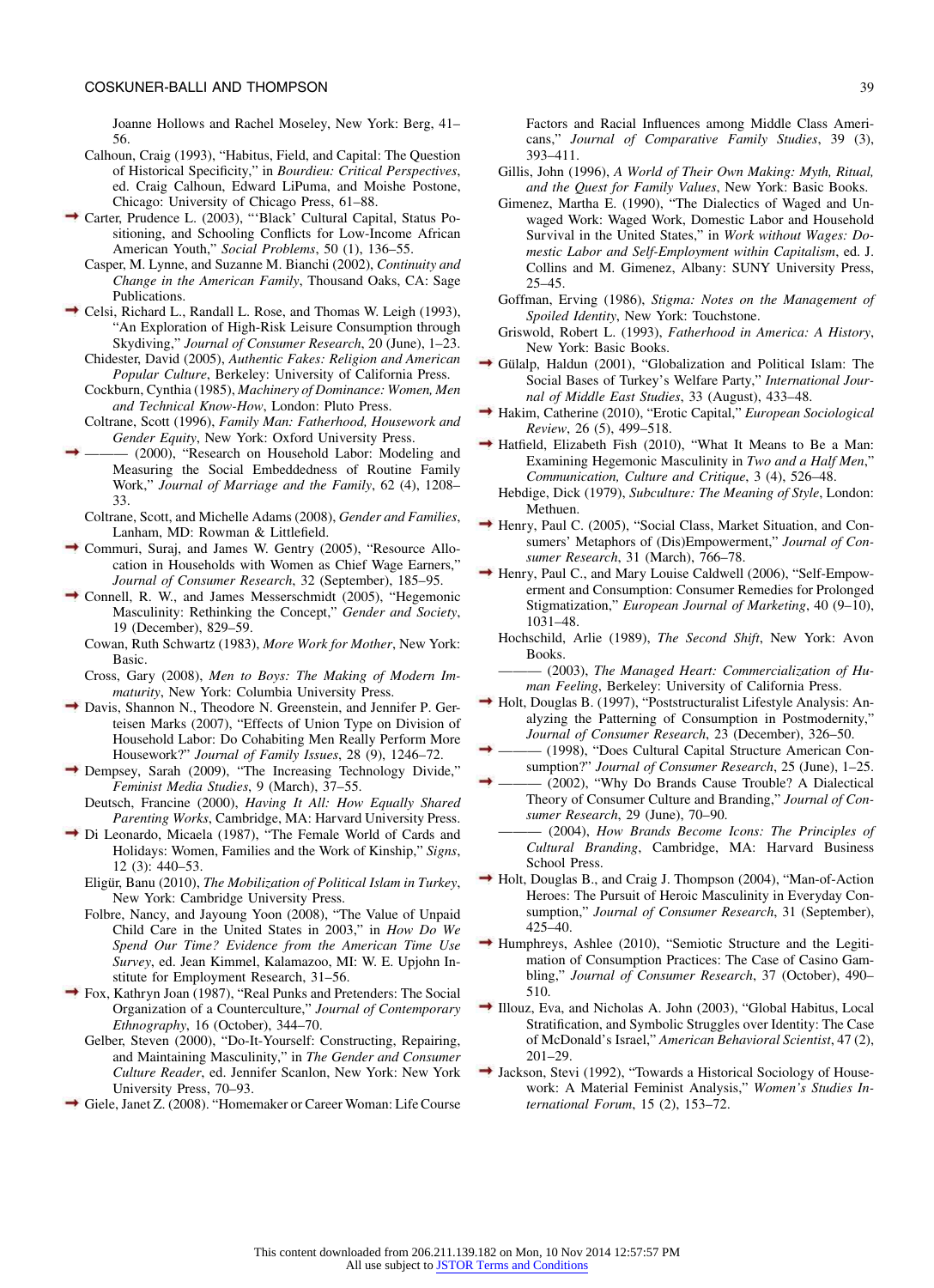- Jenkins, Henry (1992), *Textual Poachers: Television Fans and Participatory Culture*, New York: Routledge.
- Jenkins, Henry, and John Tulloch (1995), "Beyond the Star Trek Phenomenon: Reconceptualizing the Science Fiction Audience," in *Science Fiction Audiences: Watching Doctor Who and Star Trek*, ed. John Tulloch and Henry Jenkins, New York: Routledge, 3–24.
- Kates, Steven M. (2002), "The Protean Quality of Subcultural Consumption: An Ethnographic Account of Gay Consumers," *Journal of Consumer Research*, 29 (December), 383–99.
- $-$  (2003), "Producing and Consuming Gendered Representations: An Interpretation of the Sydney Gay and Lesbian Mardi Gras," *Consumption Markets and Culture*, 6 (1), 5– 22.
- ——— (2004), "The Dynamics of Brand Legitimacy: An Interpretive Study in the Gay Men's Community," *Journal of Consumer Research*, 31 (September), 455–64.
- Kendall, Lori (2000), "'Oh No! I'm a Nerd!': Hegemonic Masculinity on an Online Forum," *Gender and Society*, 14 (April), 256–74.
	- Kimmel, Michael (1997), *Manhood in America*, New York: Free Press.
- Kjeldgaard, Dannie, and Søren Askegaard (2006), "The Glocalization of Youth Culture: The Global Youth Segment as Structures of Common Difference," *Journal of Consumer Research*, 33 (September), 231–47.
- Kozinets, Robert V. (2001), "Utopian Enterprise: Articulating the Meaning of *Star Trek*'s Culture of Consumption," *Journal of Consumer Research*, 28 (June), 67–89.
	- $-$  (2010), *Netnography: Doing Ethnographic Research Online*, Thousand Oaks, CA: Sage Publications.
- Lamont, Michelle, and Annette Lareau (1988), "Cultural Capital: Allusions, Gaps and Sciences," *Annual Review of Sociology*, 28, 167–95.
- La Rossa, Ralph (1988), "Fatherhood and Social Change," *Family Relations*, 37 (4), 431–57.
	- ——— (1997), *The Modernization of Fatherhood: A Social and Political History*, Chicago: University of Chicago Press.
- Leach, William (1984), "Transformations in a Culture of Consumption: Women and Department Stores, 1890–1925," *Journal of American History*, 71 (2), 328–42.
	- Lin, Nan (2001), *Social Capital: A Theory of Social Structure and Action*, Cambridge: Cambridge University Press.
	- MacKinnon, Kenneth (2003), *Representing Men: Maleness and Masculinity in the Media*, London: Arnold.
	- Mallan, Kerry M. (2002). "Picturing the Male: Representations of Masculinity in Picture Books," in *Ways of Being Male: Representing Masculinity in Children's Literature and Film*, ed. John Stephens, New York: Routledge, 15–37.
- Mannino, Clelia, and Francine Deutsch (2007), "Changing the Division of Household Labor: A Negotiated Process between Partners," *Sex Roles*, 56 (March), 309–24.
- Martin, Diane M., John W. Schouten, and James H. McAlexander (2006), "Claiming the Throttle: Multiple Femininities in a Hyper-Masculine Subculture," *Consumption, Markets and Culture*, 9 (3), 171–205.
- Mathwick, Charla, Caroline Wiertz, and Ko de Ruyter (2008), "Social Capital Production in a Virtual P3 Community," *Journal of Consumer Research*, 34 (April), 832–49.
	- Matthews, Glenna (1987), *Just a Housewife*, New York: Oxford University Press.
	- McAlexander, James H., and John W. Schouten (1998), "Brandfests: Servicescapes for the Cultivation of Brand Equity," in

*Servicescapes: The Concept of Place in Contemporary Markets*, ed. John F. Sherry Jr., Chicago: American Marketing Association, 377–402.

- McAlexander James H., John W. Schouten, and Harold F. Koenig (2002), "Building Brand Community," *Journal of Marketing*, 66 (January), 38–54.
- McCall, Leslie (1992), "Does Gender Fit? Bourdieu, Feminism, and Conceptions of Social Order," *Theory and Society*, 21 (6), 837–67.
	- McCracken, Grant (1988), *The Long Interview*, Newbury Park, CA: Sage Publications.
- McNay, Lois (2000), "Agency, Anticipation and Indeterminacy in Feminist Theory," *Feminist Theory*, 4 (August), 139–67.
- McRobbie, Angela (2000), *Feminism and Youth Culture: from Jackie to Just Seventeen*, New York: Routledge.
- Miller, Daniel (1998), *A Theory of Shopping*, New York: Cornell University Press.
- Moisio, Risto, Eric J. Arnould, and Linda L. Price (2004), "Between Mothers and Markets: Constructing Family Identity through Homemade Food," *Journal of Consumer Culture*, 4 (3), 361–84.
- $\rightarrow$  Muñiz, Albert M., and Thomas C. O'Guinn (2001), "Brand Communities," *Journal of Consumer Research*, 27 (March), 412–32.
- Muñiz, Albert M., and Hope Schau (2005), "Religiosity in the Abandoned Apple Newton Brand Community," *Journal of Consumer Research*, 31 (March), 737–47.
	- O'Guinn, Thomas C., and Albert M. Muñiz (2005), "Communal Consumption and the Brand," in *Inside Consumption: Frontiers of Research on Consumer Motives, Goals, and Desires*, ed. David Glen Mick and S. Ratneshwar, New York: Routledge, 252–72.
	- Petroski, David John, and Paige P. Edley (2006), "Stay-at-Home Fathers: Masculinity, Family, Work, and Gender Stereotypes," *Electronic Journal of Communication*, 16 (3/4), [http://www](http://www.cios.org/EJCPUBLIC/016/3/01634.HTML) [.cios.org/EJCPUBLIC/016/3/01634.HTML.](http://www.cios.org/EJCPUBLIC/016/3/01634.HTML)
	- Pleck, Joseph H. (1993), "Are Family Supportive Employer Policies Relevant to Men?" in *Men, Work and Family*, ed. Jane C. Hood, Newbury Park, CA: Sage, 217–37.
- Reay, Diane (2004), "Gendering Bourdieu's Concepts of Capitals? Emotional Capital, Women and Social Class," *Sociological Review*, 52 (October), 57–74.
- Rochlen, Aaron B., Ryan A. McKelley, and Tiffany A. Whittaker (2010), "Stay-at-Home Fathers' Reasons for Entering the Role and Stigma Experiences: A Preliminary Report," *Psychology of Men and Masculinity*, 11 (October), 279–85.
- Rochlen, Aaron B., Marie-Ann Suizzo, Ryan A. McKelley, and Vanessa Scaringi (2008), "I'm Just Providing for My Family: A Qualitative Study of Stay-at-Home Fathers," *Psychology of Men and Masculinity*, 9 (4), 193–206.
- Sandikci, Özlem, and Güliz Ger (2010) "Veiling in Style: How Does a Stigmatized Practice Become Fashionable?" *Journal of Consumer Research*, 37 (June), 15–36.
- Sassen, Saskia (2002) "Cities and Communities in the Global Economy," in *The City: Critical Concepts in the Social Sciences*, ed. Michael Pacione, New York: Routledge, 382–292.
- ——— (2006), *Territory, Authority, Rights: From Medieval to Global Assemblages*, Princeton, NJ: Princeton University Press.
- Schau, Hope Jensen, Mary C. Gilly, and Mary F. Wolfinbarger (2009), "Consumer Identity Renaissance: The Resurgence of Identity-Inspired Consumption in Retirement," *Journal of Consumer Research*, 36 (August), 255–76.